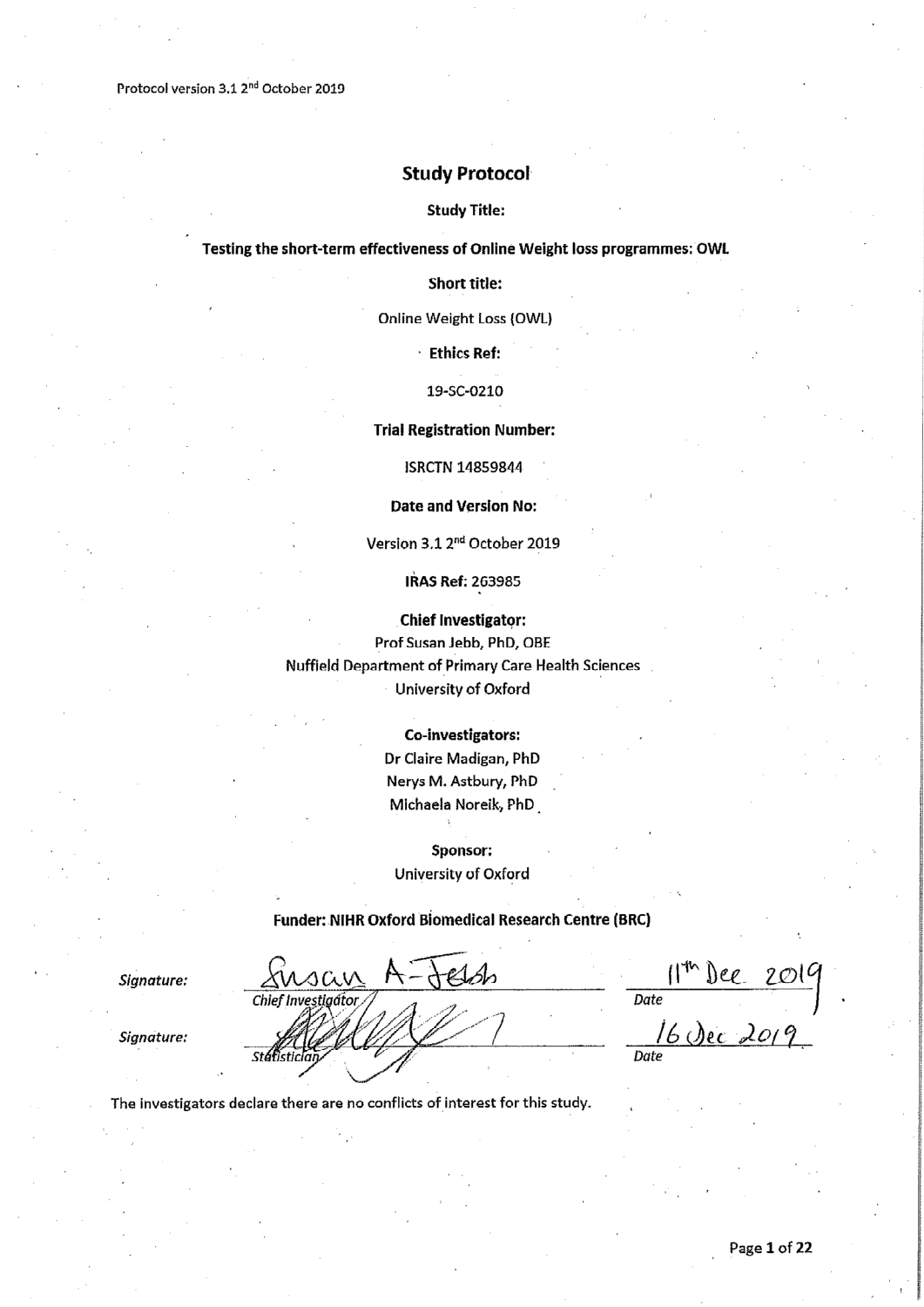# **TABLE OF CONTENTS**

| 1.  |       |                                                                                  |  |  |  |  |  |  |  |  |
|-----|-------|----------------------------------------------------------------------------------|--|--|--|--|--|--|--|--|
| 2.  |       |                                                                                  |  |  |  |  |  |  |  |  |
| 3.  |       |                                                                                  |  |  |  |  |  |  |  |  |
| 4.  |       |                                                                                  |  |  |  |  |  |  |  |  |
| 5.  |       |                                                                                  |  |  |  |  |  |  |  |  |
| 6.  |       |                                                                                  |  |  |  |  |  |  |  |  |
| 7.  |       |                                                                                  |  |  |  |  |  |  |  |  |
|     | 7.1.  |                                                                                  |  |  |  |  |  |  |  |  |
| 8.  |       |                                                                                  |  |  |  |  |  |  |  |  |
|     | 8.1.  |                                                                                  |  |  |  |  |  |  |  |  |
|     | 8.1.  |                                                                                  |  |  |  |  |  |  |  |  |
|     | 8.2.  |                                                                                  |  |  |  |  |  |  |  |  |
|     | 8.3.  |                                                                                  |  |  |  |  |  |  |  |  |
|     | 8.4.  |                                                                                  |  |  |  |  |  |  |  |  |
|     | 8.5.  |                                                                                  |  |  |  |  |  |  |  |  |
|     | 8.6.  |                                                                                  |  |  |  |  |  |  |  |  |
|     | 8.7.  |                                                                                  |  |  |  |  |  |  |  |  |
|     | 8.8.  |                                                                                  |  |  |  |  |  |  |  |  |
| 9.  |       |                                                                                  |  |  |  |  |  |  |  |  |
|     | 9.1.  |                                                                                  |  |  |  |  |  |  |  |  |
|     | 9.2.  |                                                                                  |  |  |  |  |  |  |  |  |
| 10. |       |                                                                                  |  |  |  |  |  |  |  |  |
| 11. |       |                                                                                  |  |  |  |  |  |  |  |  |
|     | 11.1. |                                                                                  |  |  |  |  |  |  |  |  |
|     | 11.2. |                                                                                  |  |  |  |  |  |  |  |  |
|     | 11.3. |                                                                                  |  |  |  |  |  |  |  |  |
|     | 11.4. |                                                                                  |  |  |  |  |  |  |  |  |
|     | 11.5. |                                                                                  |  |  |  |  |  |  |  |  |
|     | 11.6. | Procedures for Reporting any Deviation(s) from the Original Statistical Plan  16 |  |  |  |  |  |  |  |  |
| 12. |       |                                                                                  |  |  |  |  |  |  |  |  |
|     | 12.1. |                                                                                  |  |  |  |  |  |  |  |  |
|     | 12.2. |                                                                                  |  |  |  |  |  |  |  |  |
| 13. |       |                                                                                  |  |  |  |  |  |  |  |  |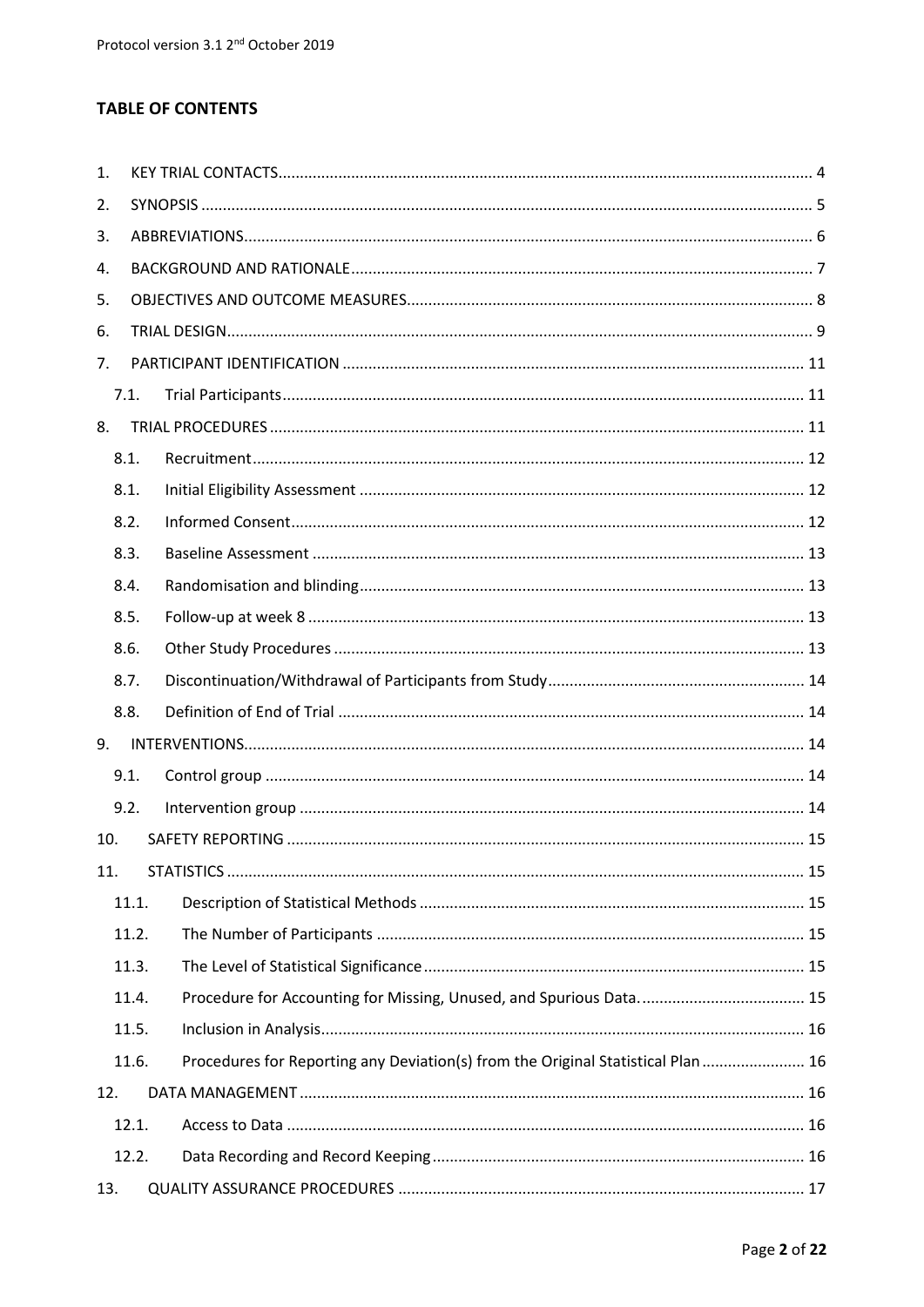| 14.   |  |  |
|-------|--|--|
| 14.1. |  |  |
| 14.2. |  |  |
| 14.3. |  |  |
| 14.4. |  |  |
| 14.5. |  |  |
| 14.6. |  |  |
| 14.7. |  |  |
| 15.   |  |  |
| 15.1. |  |  |
| 15.2. |  |  |
| 16.   |  |  |
| 17.   |  |  |
| 18.   |  |  |
| 19.   |  |  |
|       |  |  |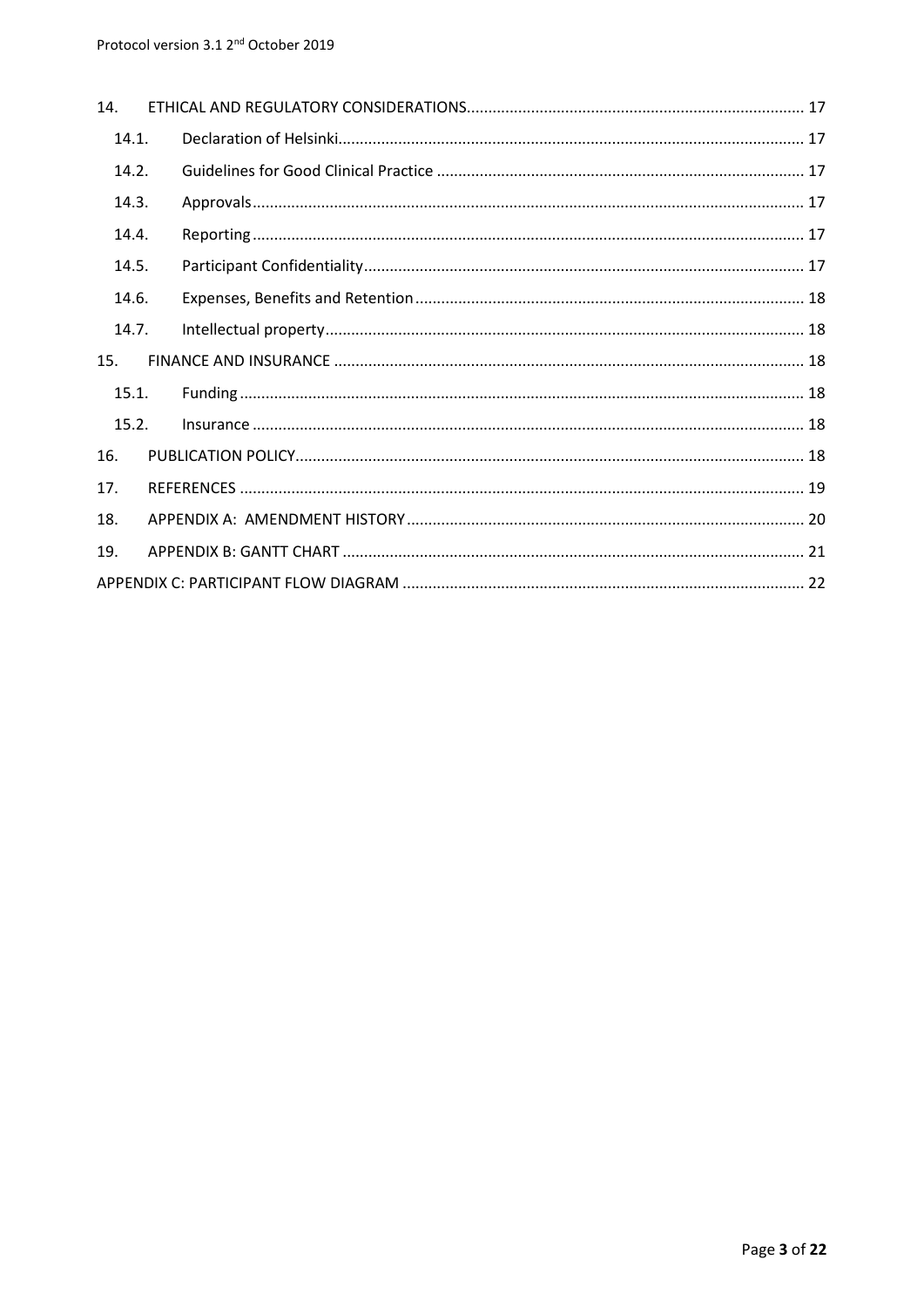## **1. KEY TRIAL CONTACTS**

| <b>Chief Investigator</b> | Professor Susan A. Jebb                             |
|---------------------------|-----------------------------------------------------|
|                           | Nuffield Department of Primary Care Health Sciences |
|                           | University of Oxford                                |
|                           | susan.jebb@phc.ox.ac.uk                             |
|                           |                                                     |
| Co-Investigators:         | Dr Claire D. Madigan                                |
|                           | claire.madigan@phc.ox.ac.uk                         |
|                           | Dr Nerys M. Astbury                                 |
|                           | Nerys.astbury@phc.ox.ac.uk                          |
|                           | Dr Michaela Noreik                                  |
|                           | Michaela.noreik@phc.ox.ac.uk                        |
|                           |                                                     |
| <b>Statistician</b>       | Dr Ly-Mee Yu                                        |
|                           | ly-mee.yu@phc.ox.ac.uk                              |
| Sponsor:                  | University of Oxford                                |
|                           | Joint Research Office                               |
|                           | <b>Boundary Brook House</b>                         |
|                           | Churchill Drive, Headington                         |
|                           | OXFORD OX3 7LQ                                      |
|                           | ctrg@admin.ox.ac.uk                                 |
|                           |                                                     |
| <b>Funder:</b>            | Internal funding through BRC grant and weight loss  |
|                           | programmes provided by Slimming World, Rosemary     |
|                           | Online and NHS Choices.                             |
|                           |                                                     |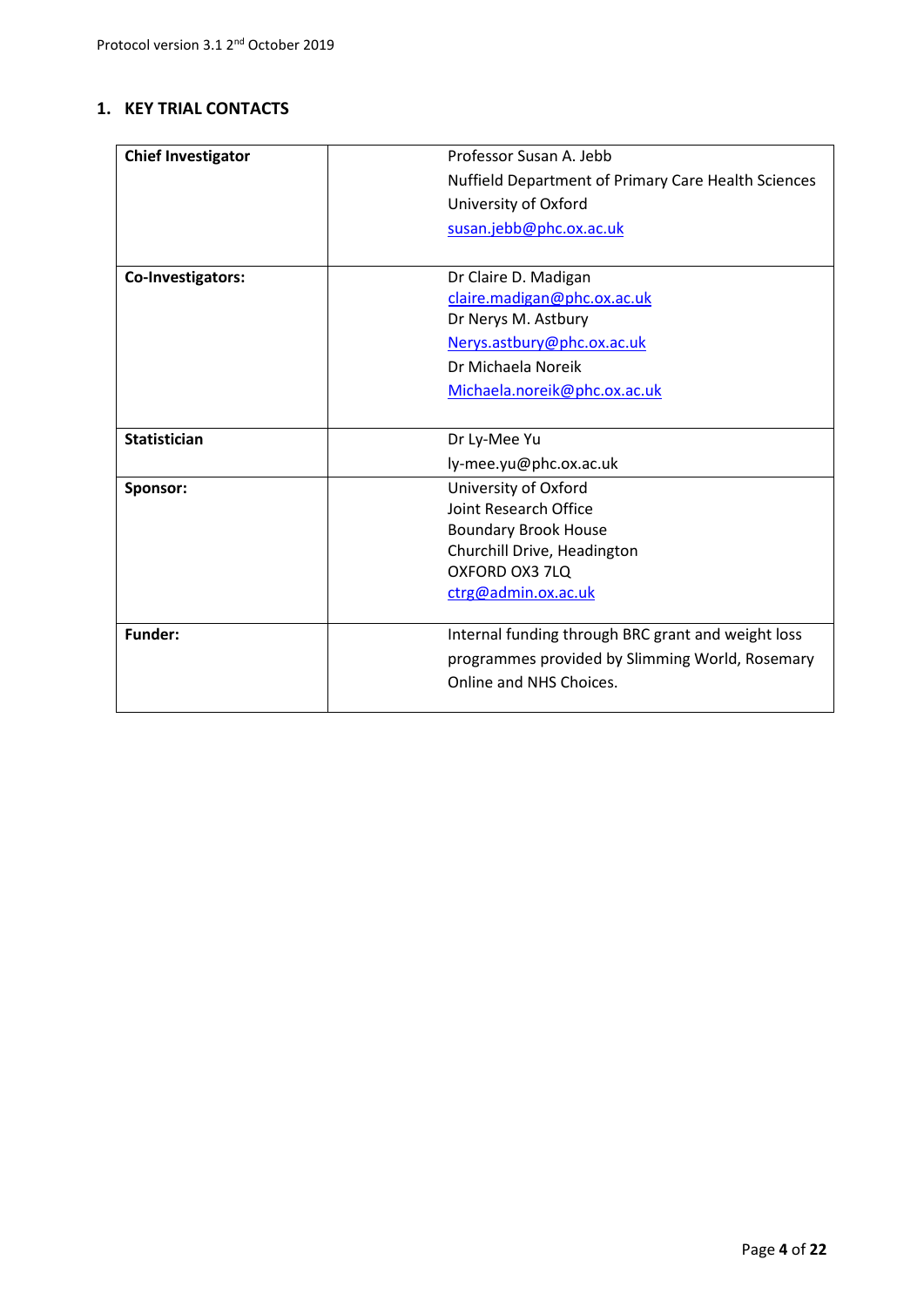# **2. SYNOPSIS**

| <b>Study Title:</b>                  | Testing the short-term effectiveness of Online Weight loss programmes: OWL                                        |                                                                                                                               |  |  |  |  |  |
|--------------------------------------|-------------------------------------------------------------------------------------------------------------------|-------------------------------------------------------------------------------------------------------------------------------|--|--|--|--|--|
| Internal ref.                        | OWL                                                                                                               |                                                                                                                               |  |  |  |  |  |
| <b>Trial Design</b>                  | Individually randomised four-arm controlled superiority trial                                                     |                                                                                                                               |  |  |  |  |  |
| Trial<br>participants:               | Adults ( $\geq$ 18 years) with a BMI $\geq$ 30kg/m <sup>2</sup>                                                   |                                                                                                                               |  |  |  |  |  |
| <b>Planned Sample</b><br><b>Size</b> | 528 participants                                                                                                  |                                                                                                                               |  |  |  |  |  |
| Intervention                         | Online weight loss programmes                                                                                     |                                                                                                                               |  |  |  |  |  |
| Comparator                           | No intervention                                                                                                   |                                                                                                                               |  |  |  |  |  |
| Treatment                            | 8 weeks                                                                                                           |                                                                                                                               |  |  |  |  |  |
| duration<br>Final outcome            | 8 weeks                                                                                                           |                                                                                                                               |  |  |  |  |  |
|                                      |                                                                                                                   |                                                                                                                               |  |  |  |  |  |
| <b>Planned Trial</b><br>Period       | 01/06/2019 to 31/05/2020                                                                                          |                                                                                                                               |  |  |  |  |  |
|                                      | Objectives                                                                                                        | <b>Outcome Measures</b>                                                                                                       |  |  |  |  |  |
| Primary<br>Outcome                   | To determine the effectiveness of an<br>online programme for weight loss<br>compared with no intervention         | Change in participants' weight from<br>baseline to 8 weeks                                                                    |  |  |  |  |  |
| Process<br><b>Measures</b>           | To examine engagement with the<br>$\bullet$<br>programme<br>To examine the demographic<br>profile of participants | Data will be collected from the online<br>$\bullet$<br>programmes.<br>Data will be collected by<br>$\bullet$<br>questionnaire |  |  |  |  |  |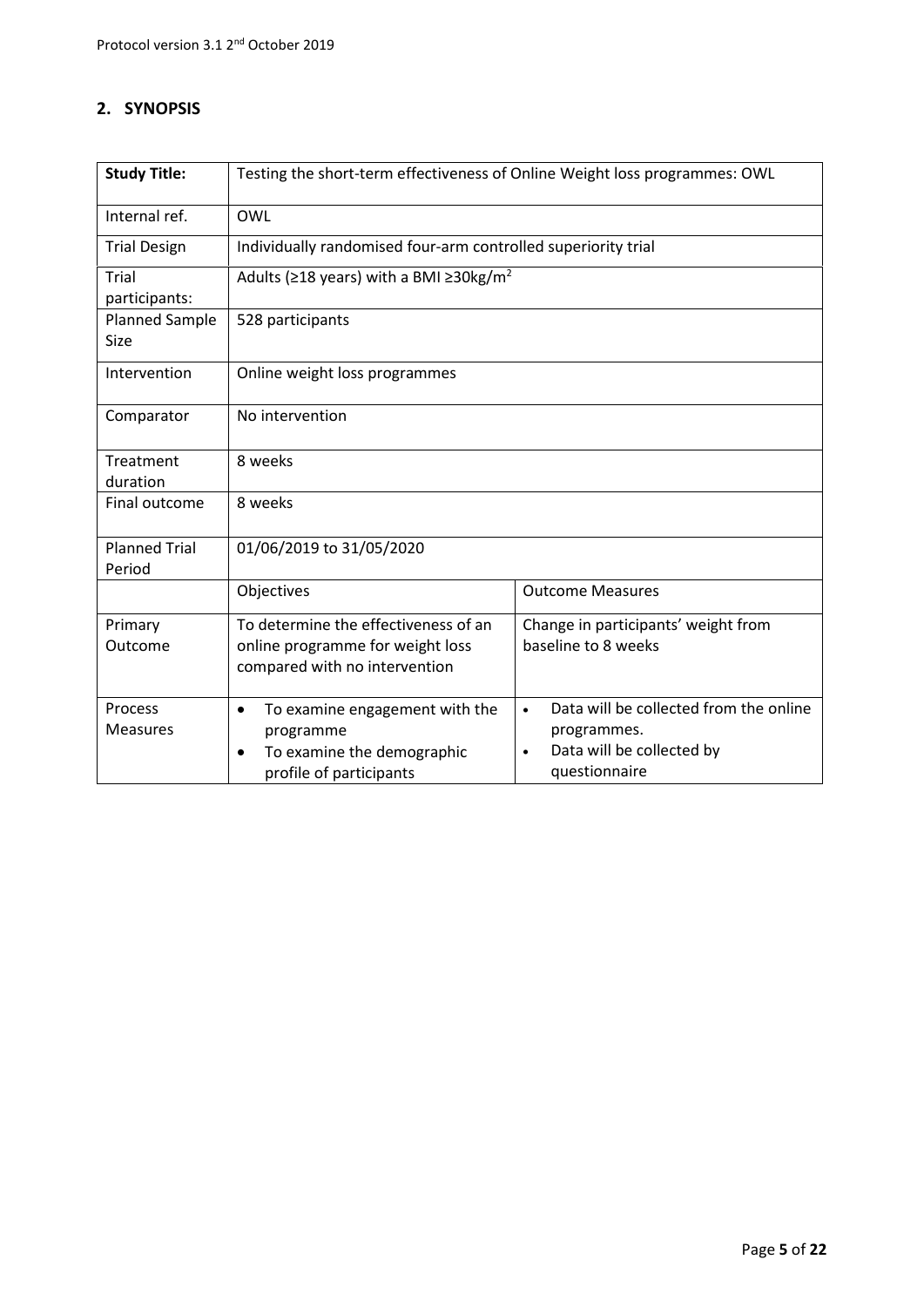## **3. ABBREVIATIONS**

| <b>BMI</b>  | <b>Body Mass Index</b>                                      |
|-------------|-------------------------------------------------------------|
| <b>CRF</b>  | Case report Form                                            |
| <b>CTRG</b> | Clinical Trials & Research Governance, University of Oxford |
| <b>CRF</b>  | Case Report Form                                            |
| <b>DMP</b>  | Data management Plan                                        |
| <b>ECRF</b> | Electronic Case Report Form                                 |
| <b>GCP</b>  | <b>Good Clinical Practice</b>                               |
| GP          | <b>General Practitioner</b>                                 |
| <b>HRA</b>  | <b>Health Research Authority</b>                            |
| ICF         | <b>Informed Consent Form</b>                                |
| <b>NHS</b>  | <b>National Health Service</b>                              |
| PI          | Principal Investigator                                      |
| <b>REC</b>  | <b>Research Ethics Committee</b>                            |
| <b>SAE</b>  | Serious Adverse Event                                       |
| <b>SAR</b>  | Serious Adverse Reaction                                    |
| SOP         | <b>Standard Operating Procedure</b>                         |
| <b>TSC</b>  | <b>Trial Steering Committee</b>                             |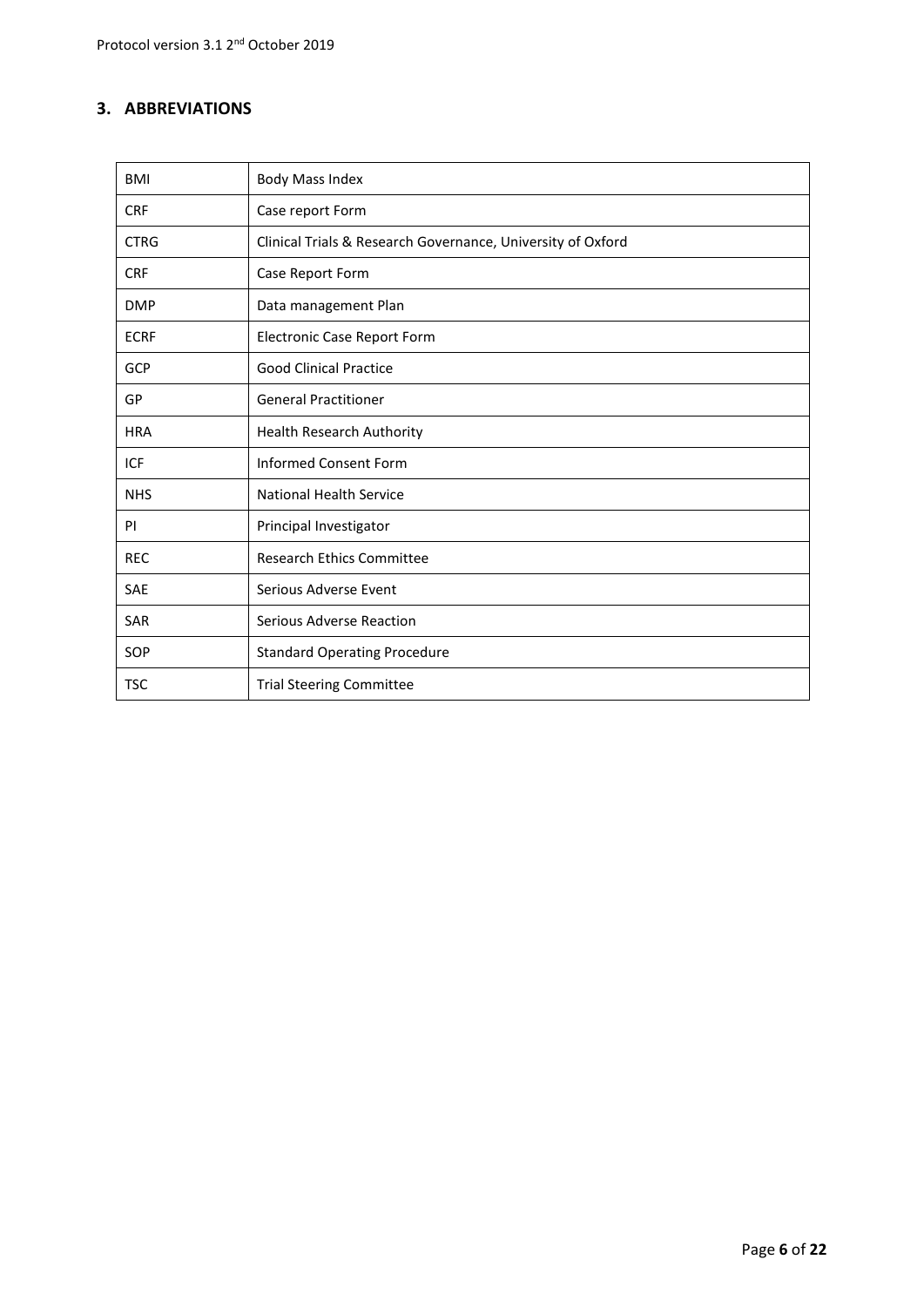## **4. BACKGROUND AND RATIONALE**

### **Background**

A quarter of all adults in the UK are obese and three-quarters of these people are seeking to lose weight, but mostly without professional support (1). While self-management interventions can be effective, the magnitude of weight loss is small and evidence suggests it is less than formal weight management programmes (2, 3).

There are a number of formal weight management programmes that lead to successful weight loss (4, 5). The most commonly used approach is a community-based behavioural weight management group, and referral to these schemes is the mainstay of publicly-funded weight management services in the UK. Randomised controlled trials suggest absolute weight losses averaging 3-7 kg at one year among individuals motivated to take action to lose weight (6, 7). But uptake of these programmes is only about 10-15% of the eligible population and there is significant interest in other approaches to weight loss.

Online programmes offer some potential advantages over traditional face to face programmes. First, they may boost overall engagement of participants. Second, face-to-face group-based interventions attract mainly women, with only one in 20 attendees being men in typical UK referral schemes, and even fewer among people who choose to fund their own attendance at these groups (8). The lack of male attendees is a deterrent to other men attending who would otherwise have chosen behavioural support to lose weight. An online programme provides a way that men could access behavioural support in a way that may be more acceptable than attending a group in person. Finally, an increase in the scale of provision of face to face behavioural weight loss programmes leads to an almost linear increases in marginal costs, whereas online provision could be more cost-effective. At a time of reduced spending on public health in many countries, this would be a major advantage.

However, the evidence pertaining to online weight loss programmes is relatively limited. A Cochrane review in 2012 included only 14 weight loss studies with a total of 2537 participants. It reported that computer-based interventions led to greater weight loss than minimal interventions (mean difference - 1.5 kg; 95% confidence interval (CI) -2.1 to -0.9; two trials) but less than in-person treatment (mean difference 2.1 kg; 95% CI 0.8 to 3.4; one trial) (9). A recent review of 84 eHealth studies found a mean difference of -2.7 kg (95% CI -3.33 to -2.08) post-intervention compared with control, but of these, less than half were delivered solely through eHealth technologies and most included face to face support, sometimes from a health professional (10). In a recent trial of the WeightWatchers Online programme (11) participants were randomized to one of three groups, control or two online weight loss groups, one of which received an additional activity tracking device. Weight loss among participants in the online treatment group was significantly greater than control at 3 months (2.7 kg (95% confidence interval (CI), 2.0‐3.5 kg), but not at 12 months. There was no significant difference in weight compared to the group with additional activity tracking.

One of the challenges for commissioners of weight-loss programmes is that there are a great many online programmes with differing characteristics, and the effectiveness may relate to a particular component of the intervention. It is challenging for public health researchers to evaluate all the possibilities in high-quality randomised controlled trials. A high-quality randomised controlled trial to provide evidence of a suitable standard to inform clinical guidelines by NICE or other authoritative bodies would need to follow participants for a minimum of 1 year. From our previous experience, we know that the costs of such a trial will be in excess of £500k. Before embarking on the considerable investment needed to conduct a definitive trial of the effectiveness of a weight loss programme we propose to conduct a short-term study to check whether or not these programmes lead to additional weight loss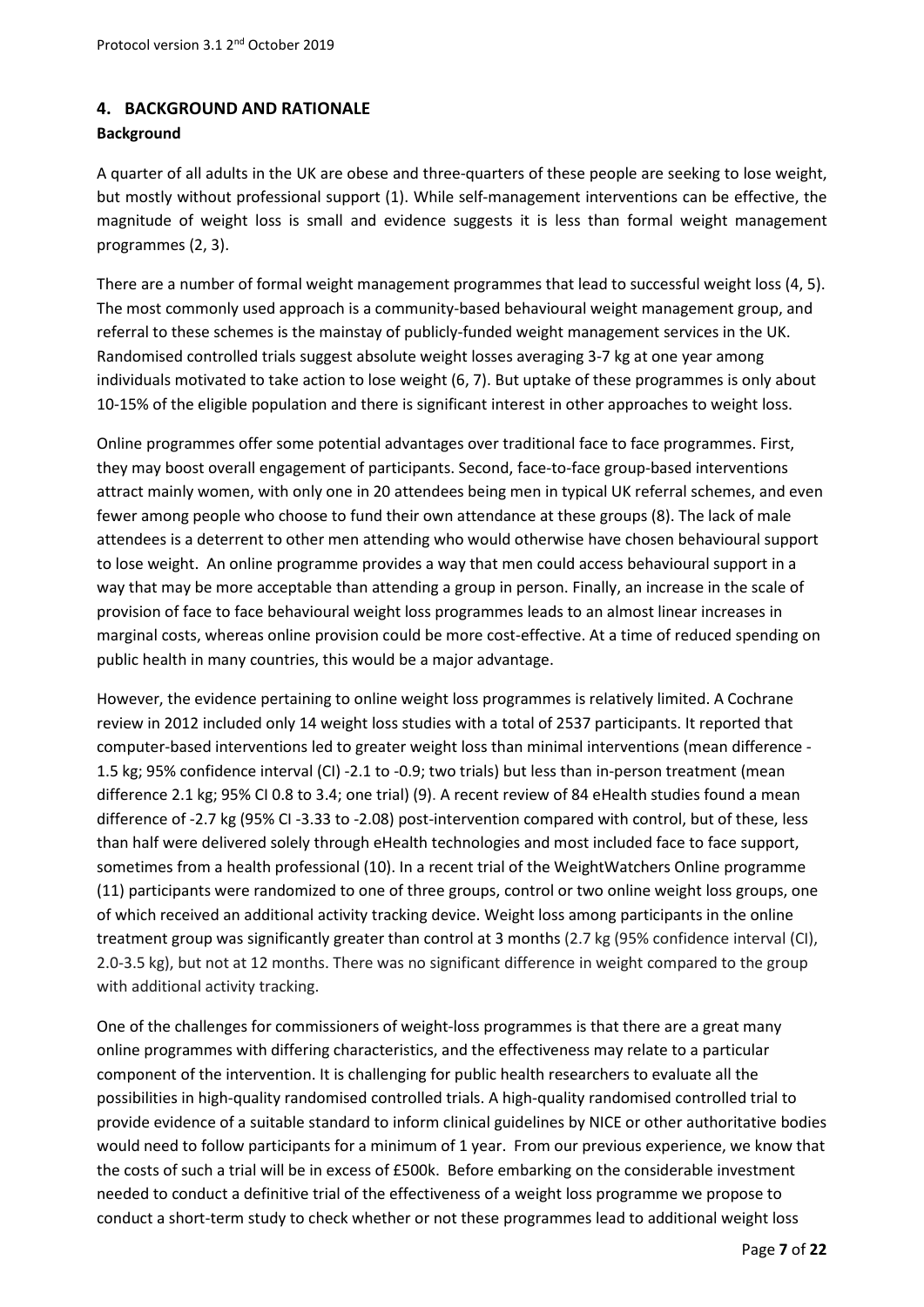beyond self-management. We consider the appropriate control to be a person's own self-directed efforts to lose weight, because if the intervention is no more effective than this, there is no case for the NHS to offer the additional support, and NHS intervention could be limited to encouraging self-management. This is important since these programmes will only be accessed by people with some motivation to seek weight loss support and we need to establish if referral to an online programme is more effective than self-management.

Accordingly, our aim here is to conduct a short-term, pragmatic assessment of weight loss over 8 weeks and to compare each to a single control group and not to compare programmes with each other. There is good evidence that weight loss at 8 weeks is a very good predictor of longer-term outcomes (12) in behavioural weight loss interventions. The goal of the present study is to identify programmes that might be effective in the short term which we will then take forward into a high-quality definitive trial to test the effectiveness of online programmes as an option for weight loss treatments offered in primary care.

In selecting programmes to test we have focused on those offered by the providers of group-based face to face weight loss programmes that are known to be effective, namely Slimming World and Rosemary Conley Online. These programmes are designed to be used without additional support from a health professional, are available at scale and underpinned by a business model which means they could be rapidly offered through the NHS if shown to be clinically effective. We have excluded WeightWatchers Online since there is already a trial showing weight loss at three months, and we are in discussion with the company to run a definitive trial of an enhanced version of their online programme. In addition, we will also consider the effectiveness of an online weight loss programme provided by NHS Choices since this is available at no cost and, if clinically effective, will be the best option for the NHS. However, it lacks many of the features of commercial programmes which provide more personalised support and there are concerns that it may be less effective.

## **5. OBJECTIVES AND OUTCOME MEASURES**

The primary outcome is change in weight from baseline to eight weeks between each of the intervention and control groups. This will be self-reported by the participant at baseline and eight weeks.

### **Process Measures**

We propose to examine the engagement of participants with the programme by assessing several process measures that may influence or explain the effectiveness of the programmes. For example, this may include the number of times participants access the website, frequency of recording of body weight and the use of programme features which vary from programme to programme. We will examine the proportion of people who are continuing their weight loss attempt at 8 weeks. We will also ask participants about weight control practices, if any, that they are using. We will also describe the population that take part in the trial in terms of gender and ethnicity, since there is evidence that face to face programmes are more commonly attended by men and people of white ethnicity.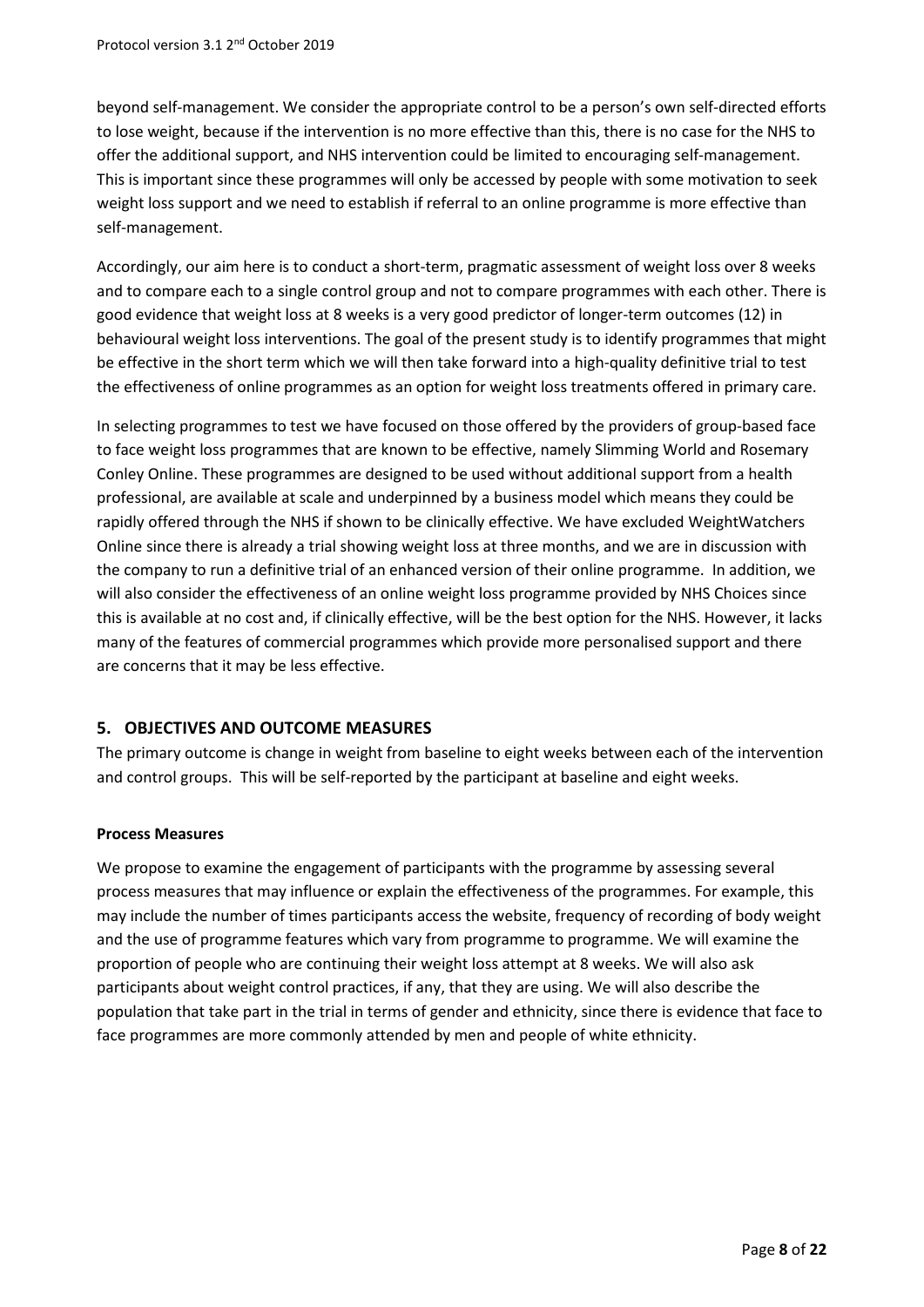|                                   | <b>Objectives</b>                                                                                                          | <b>Outcome</b>                                                                                                                                                                                                                                                              |
|-----------------------------------|----------------------------------------------------------------------------------------------------------------------------|-----------------------------------------------------------------------------------------------------------------------------------------------------------------------------------------------------------------------------------------------------------------------------|
| Primary                           | To determine the effectiveness of a<br>referral to an online programme for<br>weight loss compared with no<br>intervention | Change in participants' weight from<br>baseline to 8 weeks                                                                                                                                                                                                                  |
| <b>Process</b><br><b>Measures</b> | To examine engagement with the<br>programme<br>To examine the demographic<br>profile of participants                       | Data will be collected from the online<br>$\bullet$<br>programmes (for example: the<br>number of times participants access<br>the website, frequency of recording<br>of body weight and the use of<br>programme features)<br>Demographic data collected by<br>questionnaire |

## **6. TRIAL DESIGN**

Participants will be randomised 1:1 with simple randomisation and no stratification to one of three intervention groups or control. Participants will be enrolled for 8 weeks at which point the primary outcome will be assessed. The trial design is a superiority trial between each of the intervention arms and the control arm. Participants have a 75% chance of being randomised to an intervention which is thought to be effective.

A flow diagram showing the trial design is given in Figure 1.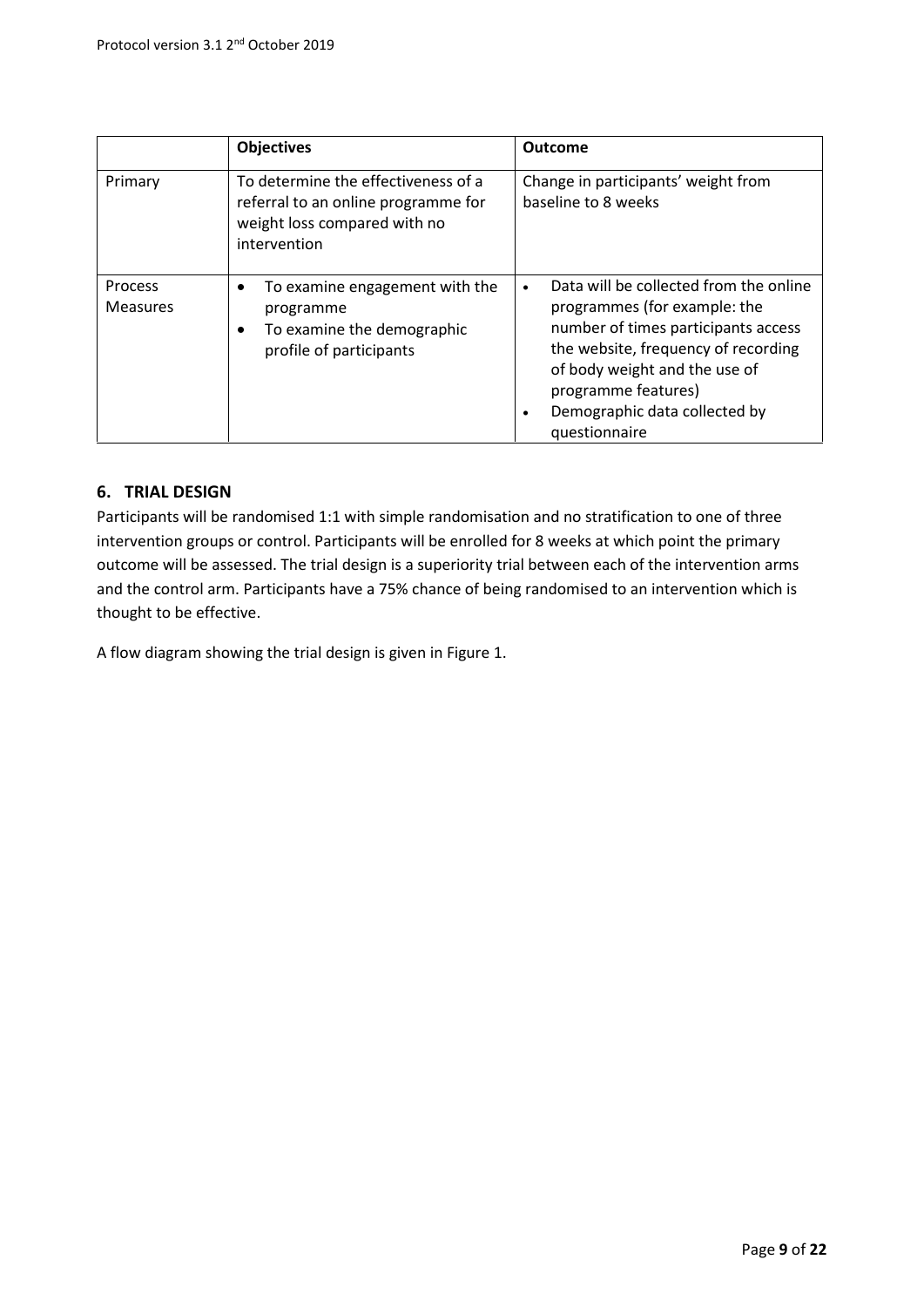### **Figure 1: CONSORT flow diagram:**

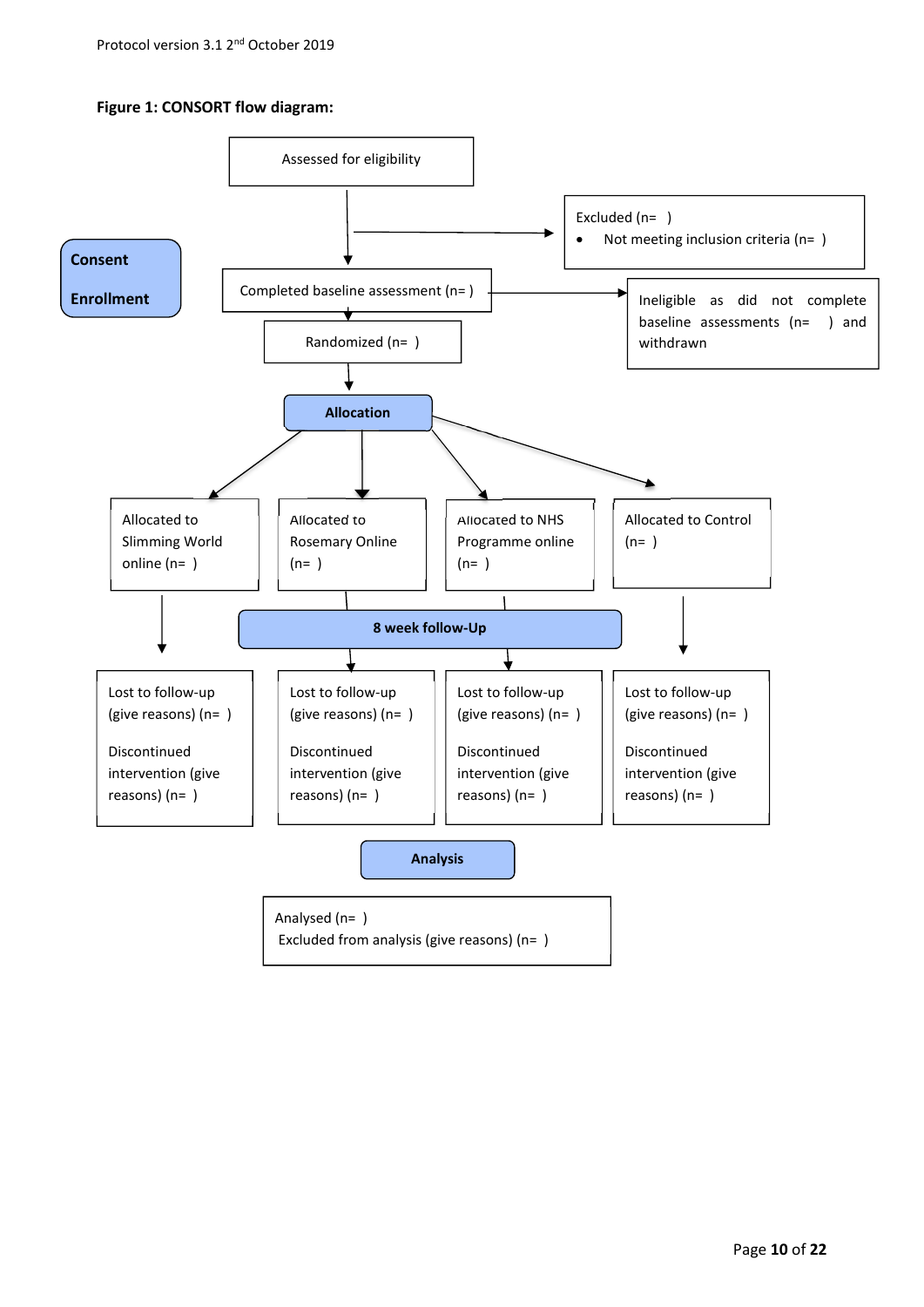## **7. PARTICIPANT IDENTIFICATION**

### **7.1. Trial Participants**

Five hundred and four adults who are classified as obese (BMI ≥30kg/m<sup>2</sup>) will be recruited. The study setting will be online.

### **Inclusion Criteria**

- Aged 18 years or above
- $\bullet$  Body Mass Index ≥30 kg/m<sup>2</sup>
- Participant is able and willing to complete the baseline questionnaire in a single session
- Able to use and have access to a mobile phone, the internet and own weighing scales

### **Exclusion Criteria**

- Unable to understand the study materials and interventions
- Currently following a weight loss programme (defined as a structured, prescribed and monitored programme and not a self-regulated diet)
- Pregnant, breastfeeding, or planning to become pregnant during the course of the study

### **8. TRIAL PROCEDURES**

Table 1 provides an outline of the trial procedures and time points

### **Table 1: Schedule of Procedures**

| <b>Activity/Assessment</b>           | <b>Screening</b> | <b>Consent</b> | <b>Baseline</b> | Randomisation | On-line      | Follow-up   |
|--------------------------------------|------------------|----------------|-----------------|---------------|--------------|-------------|
|                                      |                  |                |                 |               | weight loss  |             |
|                                      |                  |                |                 |               | programme    |             |
| <b>Months</b>                        | $-1$ to $0$      | $-1$ to $0$    | $-1$ to $0$     | $\mathbf 0$   | 8-week       | 8 weeks     |
|                                      |                  |                |                 |               | duration     | $(-1$ week, |
|                                      |                  |                |                 |               |              | +4 weeks)   |
| <b>Setting</b>                       | Online           | Online         | Online          | Online        | Online       | Online/     |
|                                      |                  |                |                 |               |              | Phone       |
| Length of assessment                 | 3 mins           | 3 mins         | 15 mins         | 1 mins        | 8 weeks      | 5 mins      |
| <b>Initial eligibility screening</b> | X                |                |                 |               |              |             |
| <b>Informed Consent</b>              |                  | X              |                 |               |              |             |
| Weight                               | $\sf X$          |                |                 |               |              | Χ           |
| <b>Height</b>                        | X                |                |                 |               |              |             |
| Demographic                          |                  |                | $\sf X$         |               | Intervention |             |
| questionnaire                        |                  |                |                 |               | groups only  |             |
| <b>Questionnaires</b>                |                  |                | $\sf X$         |               |              |             |
| Morning/eveningness                  |                  |                |                 |               |              |             |
| questionnaire                        |                  |                |                 |               |              |             |
| <b>Weight Control</b>                |                  |                |                 |               |              | X           |
| questionnaire                        |                  |                |                 |               |              |             |
| <b>Engagement with online</b>        |                  |                |                 |               |              | X           |
| programmes                           |                  |                |                 |               |              |             |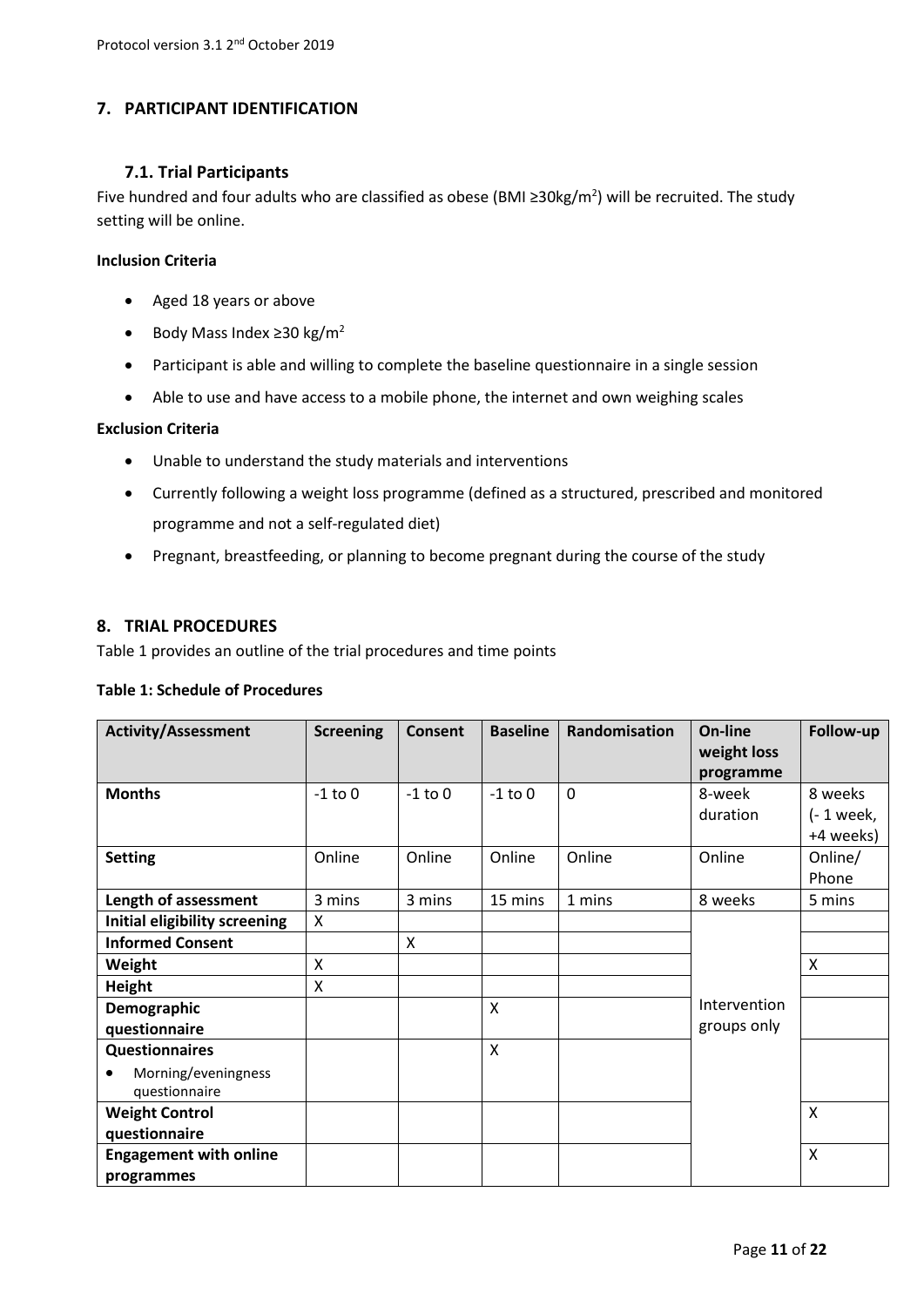### **8.1. Recruitment**

We aim to recruit 528 participants. Participants will be recruited through a variety of means including the following: 1. GP practices: Based on a conservative response rate of 10% from similar previous studies, we will approach approximately 9000 eligible individuals from approximately 25 GP practices in England (5). The primary care provider will search their electronic registers for eligible individuals (BMI  $\geq$ 30 kg/m<sup>2</sup> in the past 12 months, aged ≥ 18 years) and GPs will screen out those to whom it would be inappropriate to send a letter. The letter from their GP will invite the patient to consider taking part in the study and the patient will be directed to the study website for more information or to contact the study research team for questions. Practices will be participant identification centres only.

2. Other healthcare providers: We will also consider recruiting participants through other healthcare providers. These could include hospital doctors or private healthcare providers for example.

3. Community: We will advertise the study through online and offline social networks, online and paper newsletters and newspapers, and electronic mailing lists. We will also advertise through public facilities (including community boards, advertisement boards, notice boards in coffee shops or other communities/locations where permission for this was given) and through established personal networks.

All participants will be directed to a website which has the details of the Patient Information Sheet and the contact details of the research team if participants have further questions. If a participant wishes to take part they will click on a link that will take them to the initial eligibility assessment.

### **8.1. Initial Eligibility Assessment**

Potential participants will complete an eligibility assessment online that asks them about the inclusion/ exclusion criteria. As part of the initial eligibility assessment participants will be asked to report their height and weight to calculate BMI. The reported body weight will also be used as their baseline weight. If the participant is ineligible a pop-up will explain that they do not meet the eligibility criteria for this study. If they are eligible they will be asked to provide their full name and email so that the research team can contact them. They will also be asked to create a four-digit access code for the online consent.

## **8.2. Informed Consent**

As detailed above (section 8.1) participants will visit a website to read the Participant Information Sheet online and able to print out if they wish to. The participant will be allowed as much time as they wish to consider the information and have the opportunity to call the research team to ask any questions before they decide whether they will participate in the study. Following their initial eligibility assessment (section 8.1), eligible participants will be sent an email with a link to the online database where consent is taken. They will log in with their full name and access code given previously at the initial eligibility assessment (section 8.1). They will then agree to each statement of the consent form and then sign the consent form by putting their full name and access code. Once consent has been given, participants will click on a link to the electronic data capture system database which will be activated following their consent to complete the baseline assessment. Participants will be able to download a copy of the consent form to keep for their records.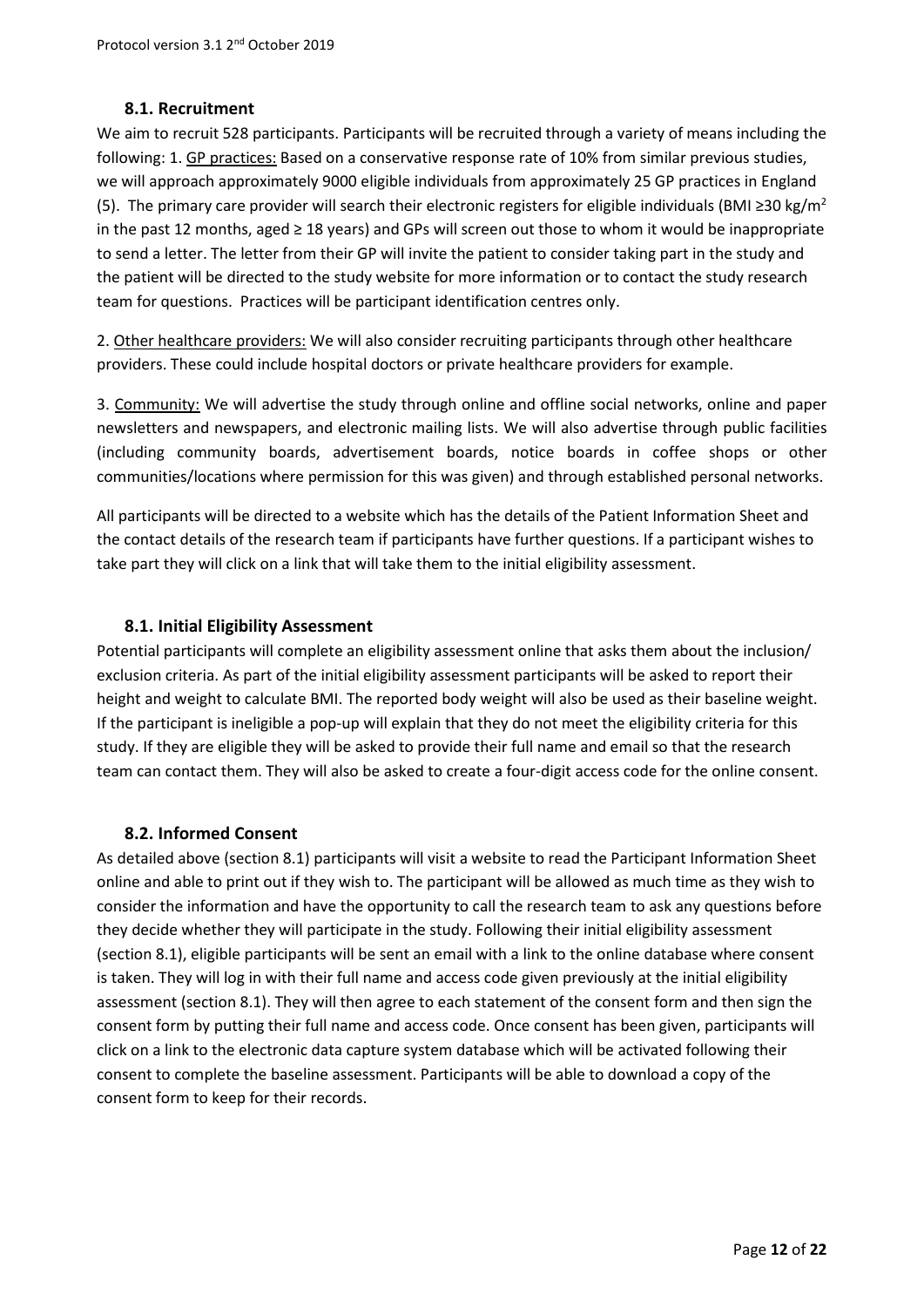### **8.3. Baseline Assessment**

To assess whether people are motivated to take part and ensure that participants can use a computer, participants will be asked to complete a baseline questionnaire (Morningness/eveningness questionnaire). Only those who complete the questionnaire will be randomised. Participants will be informed in the Participant Information Sheet that they will only be able to enter the study after completing the questionnaire fully in one attempt as the system will not allow them to go back into the questionnaire to answer the remaining questions later.

We have selected a questionnaire which does not include information usually considered sensitive, which has some relationship to weight control, but which is unlikely to act as an intervention in its own right by alerting people to specific weight control behaviours. The 19-item Morningness/Eveningness Questionnaire (MEQ) (14) will assess participants' chronotype. Eating a greater proportion of food late at night, typical or "evening" people and reduced sleep are associated with weight gain. Results from this questionnaire will not be reported in the trial paper as it is used here as a method of assessing the ability to use the internet and complete trial procedures, however, the data may be used in an anonymised form for future research as described in the participant information sheet.

Participants will also be asked to complete a brief questionnaire to provide demographic information.

### **8.4. Randomisation and blinding**

All eligible participants will be individually randomised to one of four arms:

1. Control; 2. NHS online weight loss programme; 3. Slimming World online; 4. Rosemary Online for eight weeks. The randomisation will be conducted using the Redcap inbuilt randomisation software. This ensures full allocation concealment as information on future allocations is not accessible to the person randomising.

The trial statistician will be blind to allocation until after the completion of the final analyses. The participants will be aware that they will be randomised to one of several online weight loss programmes or control, therefore no blinding can take place.

### **8.5. Follow-up at week 8**

At week 8 all participants will be asked to report their weight and complete a Weight Control questionnaire about weight control behaviours they use. Participants will be sent a link to the questionnaire via email. If they don't complete the questionnaire online, the research team will follow them up via email, phone or text. Participants will be classified as loss to follow-up if data is not collected within 6 weeks of the 8-week follow-up point.

### **8.6. Other Study Procedures**

For participants in the intervention group, engagement with the online programmes will be received from the online programmes under appropriate agreements with the companies. These include as examples: the number of times participants access the website, frequency of recording of body weight and the use of programme features which vary from programme to programme.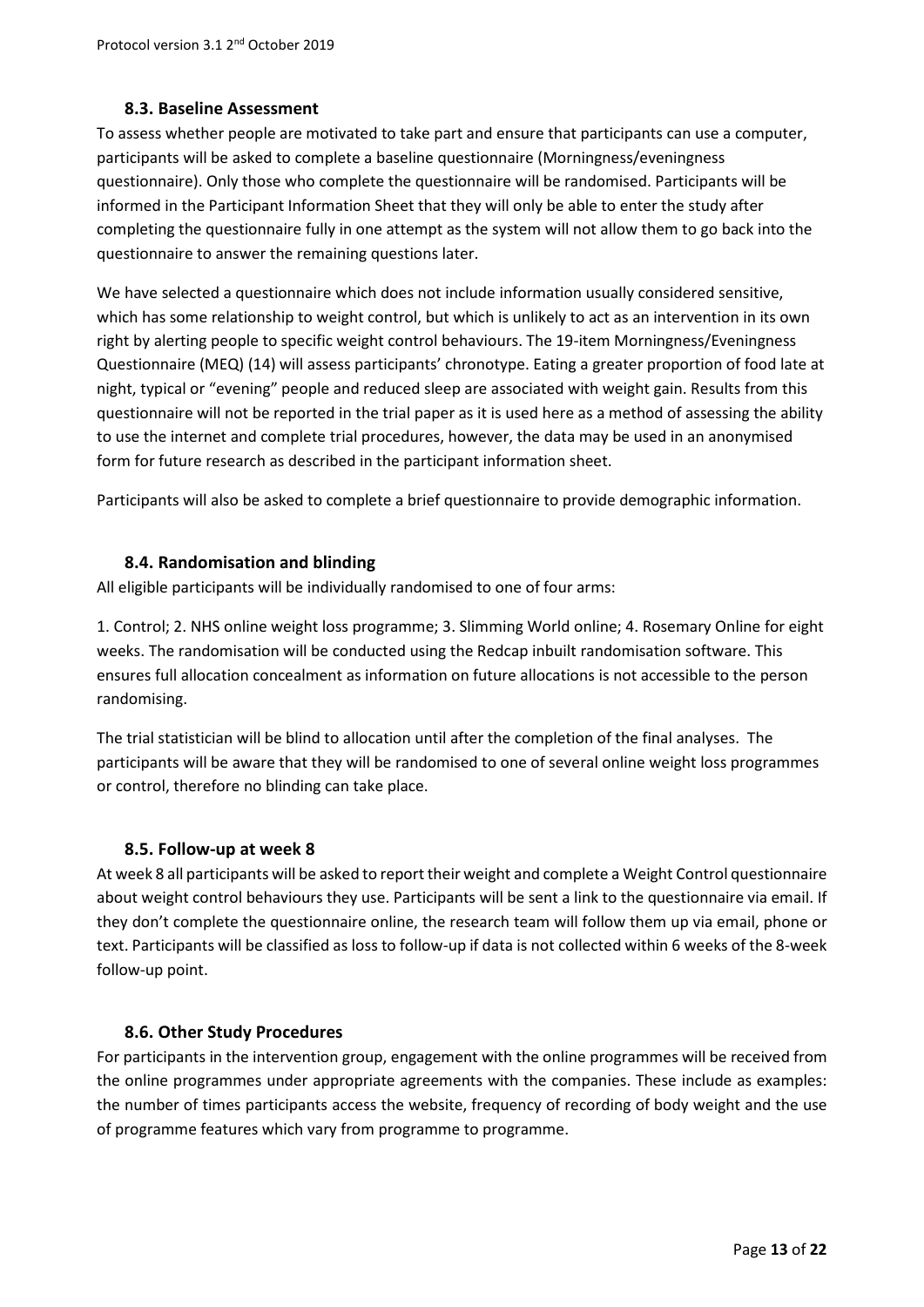## **8.7. Discontinuation/Withdrawal of Participants from Study**

Each participant has the right to withdraw from the trial at any time.

If a participant decides to withdraw from treatment, we will seek to retain them in the trial for follow-up by explaining the value to the trial of collecting follow up data from all participants by speaking with the participants. However, if the participant wishes to withdraw from follow up we will use their data up to the point that they withdraw unless they request that we do not do so. The reason for withdrawal will be recorded in the electronic case report form (ECRF). Participants that withdraw from the trial will not be replaced.

### **8.8. Definition of End of Trial**

The end of study is the date the last participant reports their 8-week weight or their data on engagement with online programmes, whichever comes last.

### **9. INTERVENTIONS**

### **9.1. Control group**

Participants randomised to the control group will receive no intervention.

### **9.2. Intervention group**

Participants randomised to the intervention group will receive an email explaining how to access the online programme and a voucher code that will provide access to the programme for eight weeks. The online weight loss programmes involve diet, physical activity and behaviour change components.

|  |  |  | Table 2: A brief description of the interventions |
|--|--|--|---------------------------------------------------|
|--|--|--|---------------------------------------------------|

| <b>Name</b>                       | Link                                                                                              | <b>Features</b>                                                                                                                                                                                                                                                                                                      |
|-----------------------------------|---------------------------------------------------------------------------------------------------|----------------------------------------------------------------------------------------------------------------------------------------------------------------------------------------------------------------------------------------------------------------------------------------------------------------------|
| <b>NHS</b><br>weight<br>loss plan | http://www.nhs.uk/Livewell/<br>weight-loss-<br>guide/Pages/losing-weight-<br>getting-started.aspx | Group help features<br>12-week plan<br>0.5kg - 1kg weight loss per week.<br>Easy meals apps<br>Links to other items.                                                                                                                                                                                                 |
| Slimming<br>World                 | http://www.slimmingworld.c<br>o.uk/joining-online/what-to-<br>expect.aspx                         | -recipes<br>-food diaries<br>-Regular weight recording<br>-group sessions<br>-live chat support<br>- body magic challenges                                                                                                                                                                                           |
| Rosemary<br>Online                | https://www.rosemaryconley<br>.com/#membership_plans                                              | - Tracking tools e.g. weight monitoring, food<br>and exercise diary<br>- Exercise ideas/ videos<br>- Blogs, videos and articles<br>- Access to online coaching<br>- Recipes<br>- Online community support<br>- Mobile friendly (includes App)<br>- Daily motivational reviews<br>- Coaches are nutritionally trained |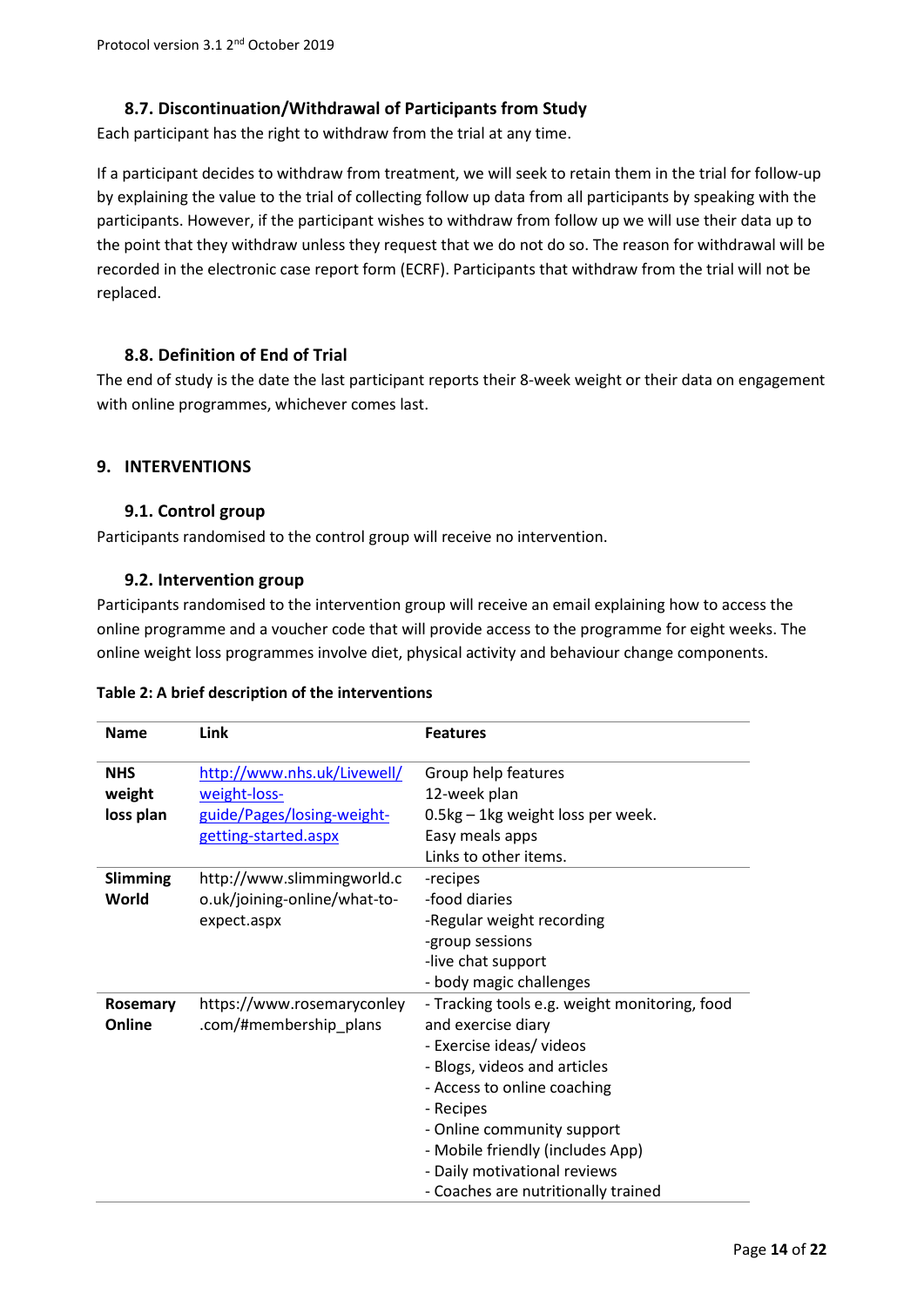### **10. SAFETY REPORTING**

This intervention is very low risk and due to this, we will not be collecting information about adverse or serious adverse events.

### **11. STATISTICS**

The study results will be reported in accordance with the CONSORT (Consolidated Standards of Reporting Trials) 2010 statements (11). A full analysis plan (will be prepared and finalised before any data analysis.

### **11.1. Description of Statistical Methods**

The primary statistical analysis of efficacy outcomes will be carried out on the basis of intention-to-treat (ITT). This is, after randomisation, participants will be analysed according to their allocated intervention group irrespective of what intervention they actually receive. We will endeavour to obtain full follow-up data on every participant to allow full ITT analysis, but we will inevitably experience the problem of missing data due to withdrawal, loss to follow up, or non-response to questionnaire items.

We will analyse the primary continuous outcome with a linear mixed effects model adjusting for baseline value of the relevant variable where relevant. We will analyse the proportions achieving 5% and 10% weight loss by arm through the use of a logistic mixed effects model with similar adjustments as for the primary analysis. For exploratory analyses, we will use analogous models, but interpret the data in an exploratory manner rather than confirmatory.

### **11.2. The Number of Participants**

To detect a treatment difference 2 kg at eight weeks with a standard deviation for weight change of 3.9kg, a sample size of 105 per treatment arm would be required with power of 90%. This would allow for 3 comparisons between the intervention arms and the control arm, maintaining an overall type oneerror rate of 5%. We will randomise 528 participants to allow for a 20% drop out rate at eight weeks follow-up.

### **11.3. The Level of Statistical Significance**

The results from the trial will be prepared as comparative summary statistics (difference in proportions or means) with 95% confidence intervals. All the tests will be done at a 5% two-sided significance level.

### **11.4. Procedure for Accounting for Missing, Unused, and Spurious Data.**

We will assess the sensitivity of the analysis to different assumptions about missingness using a variety of imputation methods commonly used in obesity trials. These are completer only analysis, standard baseline observation carried forward, last observation carried forward, and multiple imputation (an alternative method which assumes missing at random).

In the case of unusual outliers in the primary outcome (defined as individuals with weight change more than three standard deviations away from the mean) a sensitivity analysis will be performed excluding each of these individuals from the analysis to determine the sensitivity of the result to these individuals' outcomes.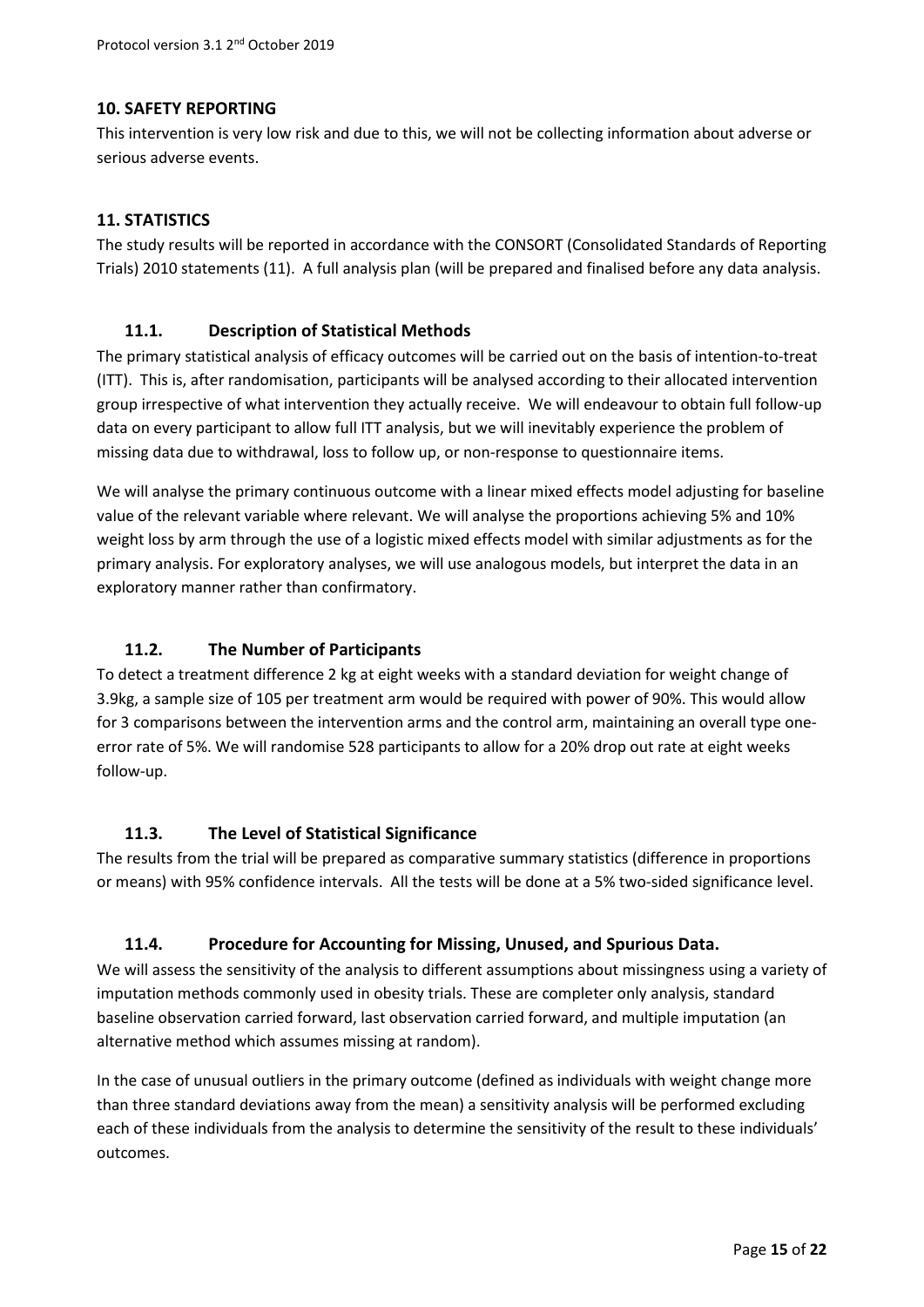# **11.5. Inclusion in Analysis**

After randomisation, participants will be analysed according to their allocated intervention group irrespective of what intervention they actually receive. Every effort will be made for full follow-up data on every participant to allow full ITT analysis. As the participants are not blinded to their allocation, all participants will be included in the final analysis.

We will conduct a separate sensitivity analysis examining those participants that engage with the programme and also conduct completer's analysis.

## **11.6. Procedures for Reporting any Deviation(s) from the Original Statistical Plan**

As far as possible, any amendments to the protocol will be reflected by complementary amendments in the statistical analysis plan prior to data lock. Where deviations from the original statistical plan are required, these will be fully justified and explained in the final analysis report.

## **12. DATA MANAGEMENT**

## **12.1. Access to Data**

Direct access will be granted to authorised representatives from the Sponsor, host institution and the regulatory authorities to permit trial-related monitoring, audits and inspections.

## **12.2. Data Recording and Record Keeping**

The trial is being run as part of the portfolio of trials in the PC-CTU. The data management will be run in accordance with the Trials Unit SOPs, which are fully compliant with Good Clinical Practice (GCP). A trial specific Data Management Plan (DMP) will be developed for the OWL trial outlining in detail the procedures that will be put in place to ensure that high-quality data are produced for statistical analysis.

A unique trial specific number and/or code in any database will identify the participants. All data will be directly entered online by the participant unless followed- up by the research team, using phone calls, text messages or email. There will be two databases as all information is collected online and therefore identifiable information is also collected. Only the trial team will be able to have access to the database. Trial data will be kept in compliance with the relevant Sponsor's policy, in particular: the University of Oxford: Data Protection Checklist: https://researchsupport.admin.ox.ac.uk/policy/data/checklist and **Practical: Consideration: https://researchsupport.admin.ox.ac.uk/policy/data/practical**

The data will be stored in Sentry and REDCAP and both are held on University secure servers and the University IT team provide security through Firewalls and backups of the systems are taken daily.

The trial management file and any paper CRFS (if used) will be secured in a locked cabinet in a locked room in the Department of Primary Care Health Sciences.

On completion of the trial and data cleaning, the trial documentation will be transferred to a secure, GCP compliant archiving facility, where they will be held for five years. Participants' identifiable information will be destroyed at the end of the trial. Prior to database lock, the Data Manager and the Trial Statistician will undertake a dataset review. The anonymised dataset will be stored on a University secure server with access held by the Senior Data Manager. Procedures in relation to data transfer are documented within the PC-CTU\_SOP\_DM108 and in accordance with the Information Governance Policy.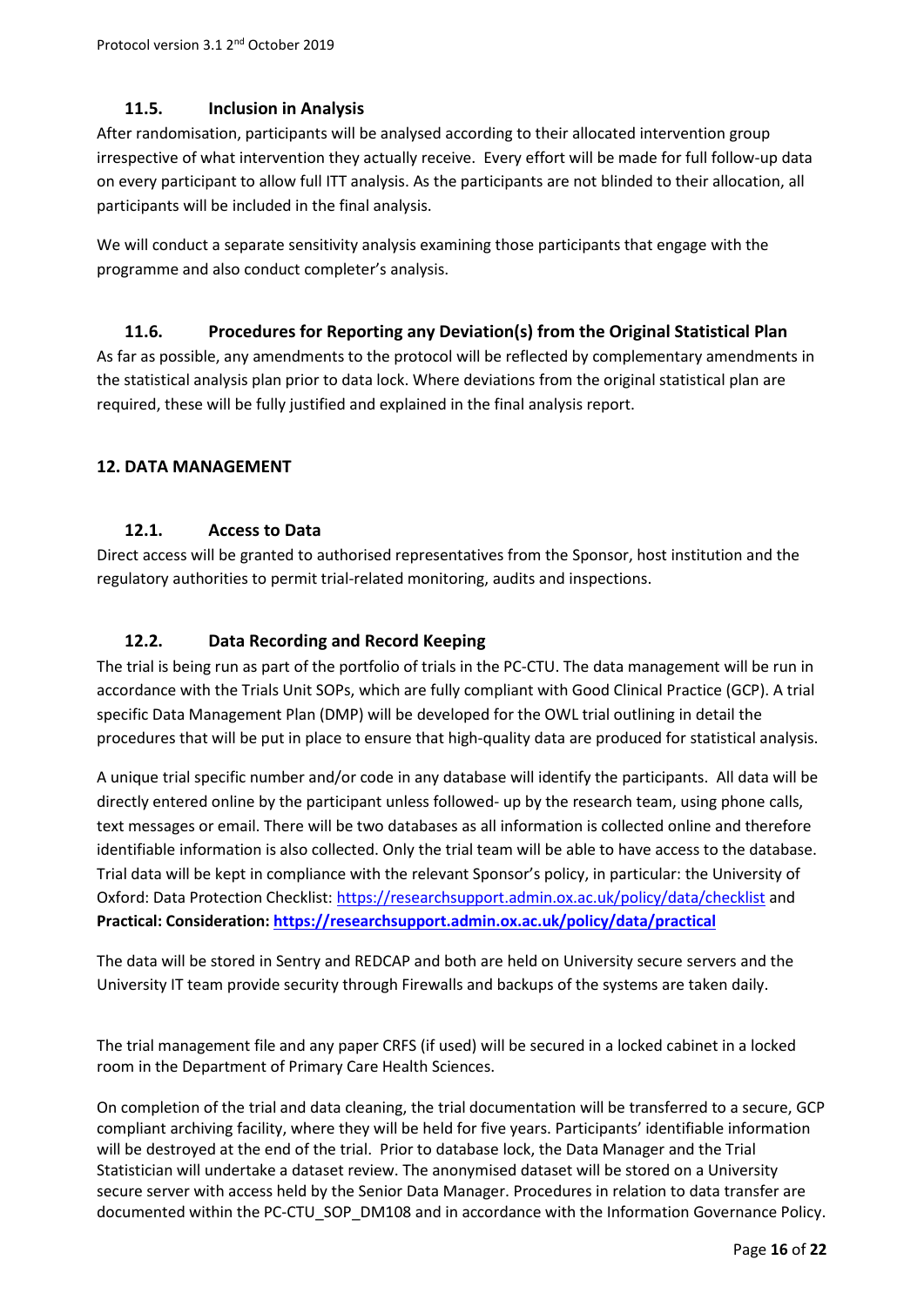# **13. QUALITY ASSURANCE PROCEDURES**

The trial will be conducted in accordance with the current approved protocol, GCP, relevant regulations and standard operating procedures.

Regular monitoring will be performed according to GCP. Data will be evaluated for compliance with the protocol and accuracy in relation to source documents. Following written standard operating procedures, the monitors will verify that the clinical trial is conducted and data are generated, documented and reported in compliance with the protocol, GCP and the applicable regulatory requirements.

A Trial Management Group (TMG) will provide oversight of all matters relating to participant safety and data quality. The study is not blinded, carries low risk with no rules for early termination and the trial protocol would not be modified based on interim data. Therefore it is felt that it is neither necessary nor appropriate to have a specific Data Monitoring and Ethics Committee in addition to the TMG.

## **14. ETHICAL AND REGULATORY CONSIDERATIONS**

### **14.1. Declaration of Helsinki**

The Investigator will ensure that this trial is conducted in accordance with the principles of the Declaration of Helsinki.

## **14.2. Guidelines for Good Clinical Practice**

The Investigator will ensure that this trial is conducted in accordance with relevant regulations and with Good Clinical Practice.

### **14.3. Approvals**

The protocol, informed consent form, participant information sheet and any proposed advertising material will be submitted to an appropriate Research Ethics Committee (REC), HRA and host institution for written approval.

The Investigator will submit and, where necessary, obtain approval from the above parties for all substantial amendments to the original approved documents.

## **14.4. Reporting**

The CI shall submit once a year throughout the clinical trial, or on request, an Annual Progress Report to the REC, HRA (where required), host organisation and Sponsor. In addition, an End of Trial notification and final report will be submitted to the HRA, the REC, host organisation and Sponsor.

## **14.5. Participant Confidentiality**

The trial staff will ensure that the participants' anonymity is maintained and an ID number will identify participants. There will also be a secure trial management system where participant's identifiable information will be kept to contact participants throughout the trial. This will be destroyed at the end of the trial. All documents will be stored securely and only accessible by trial staff and authorised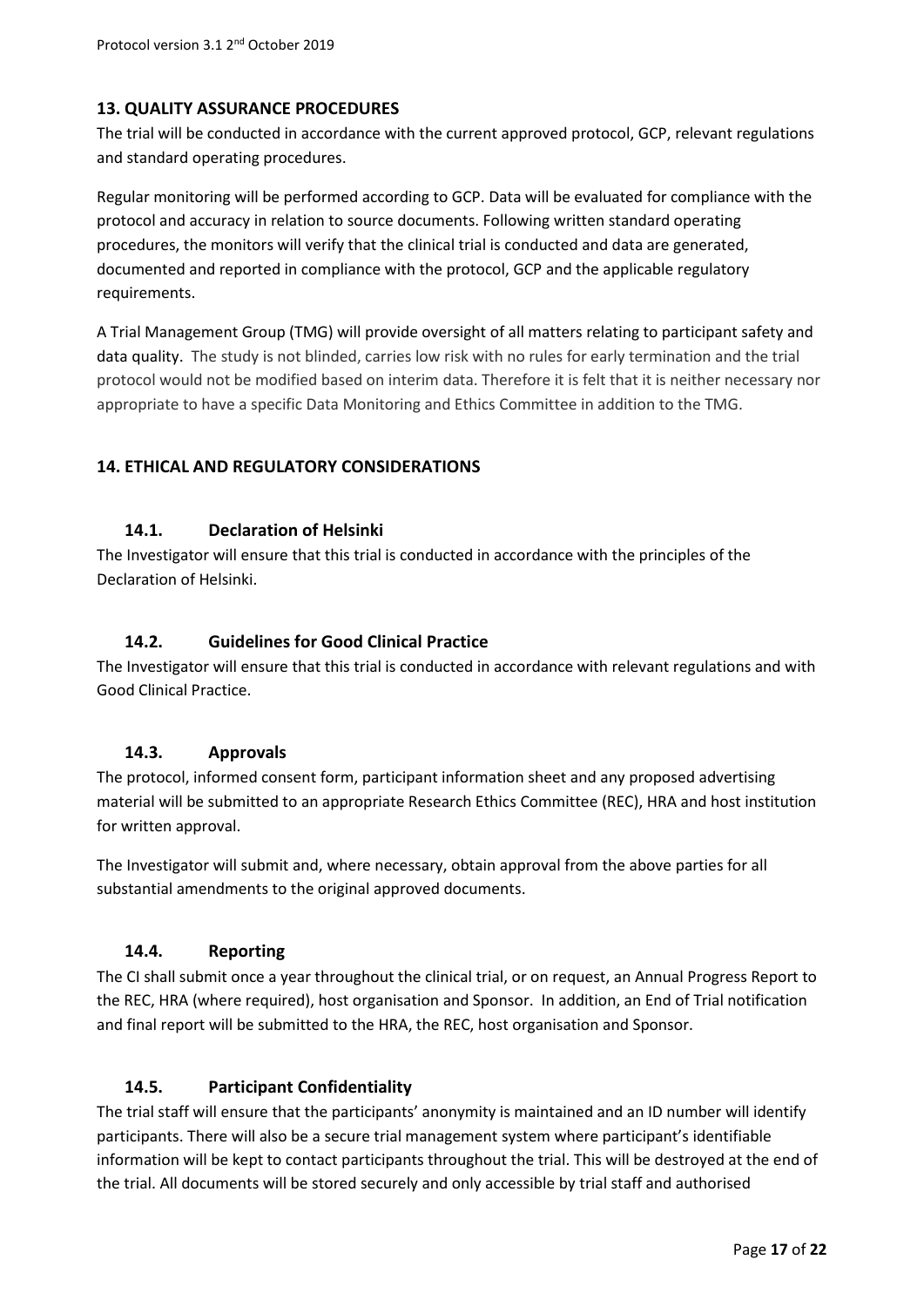personnel. The trial will comply with the General Data Protection Regulation (GDPR) and Data Protection Act 2018, which requires data to be anonymised as soon as it is practical to do so.

## **14.6. Expenses, Benefits and Retention**

Participants will receive a £10 voucher when they provide data at 8-weeks follow-up. This is to reimburse participants time and encourage retention for the study. Participants may benefit from taking part in this study as they may lose weight and some participants will receive free access to a treatment that would usually incur a fee. We will share the results of the trial by making them available on our website.

## **14.7. Intellectual property**

Ownership of IP generated by employees of the University vests in the University. The protection and exploitation of any new IP is managed by the University's technology transfer office, Oxford University Innovations.

## **15. FINANCE AND INSURANCE**

## **15.1. Funding**

The study will be funded by through an NIHR Oxford Biomedical Research Centre (BRC) research grant to the Nuffield Department of Primary Care Health Sciences. The research funding will be administered by the University of Oxford.

## **15.2. Insurance**

The University has a specialist insurance policy in place, which would operate in the event of any participant suffering harm as a result of their involvement in the research (Newline Underwriting Management Ltd, at Lloyd's of London).

## **16. PUBLICATION POLICY**

The trial results will be published and all who meet the criteria for authorship will be listed as authors. Authorship will be determined in accordance with the ICMJE guidelines and other contributors will be acknowledged. The funders will have no role in decisions on publication.

Other dissemination methods may be used including press releases and social media; the Investigators will be involved in reviewing drafts of such items as well as the relevant media teams.

Participants will be informed of the trial results through an information sheet prepared for a lay audience that will be made available via email and made available on the department website.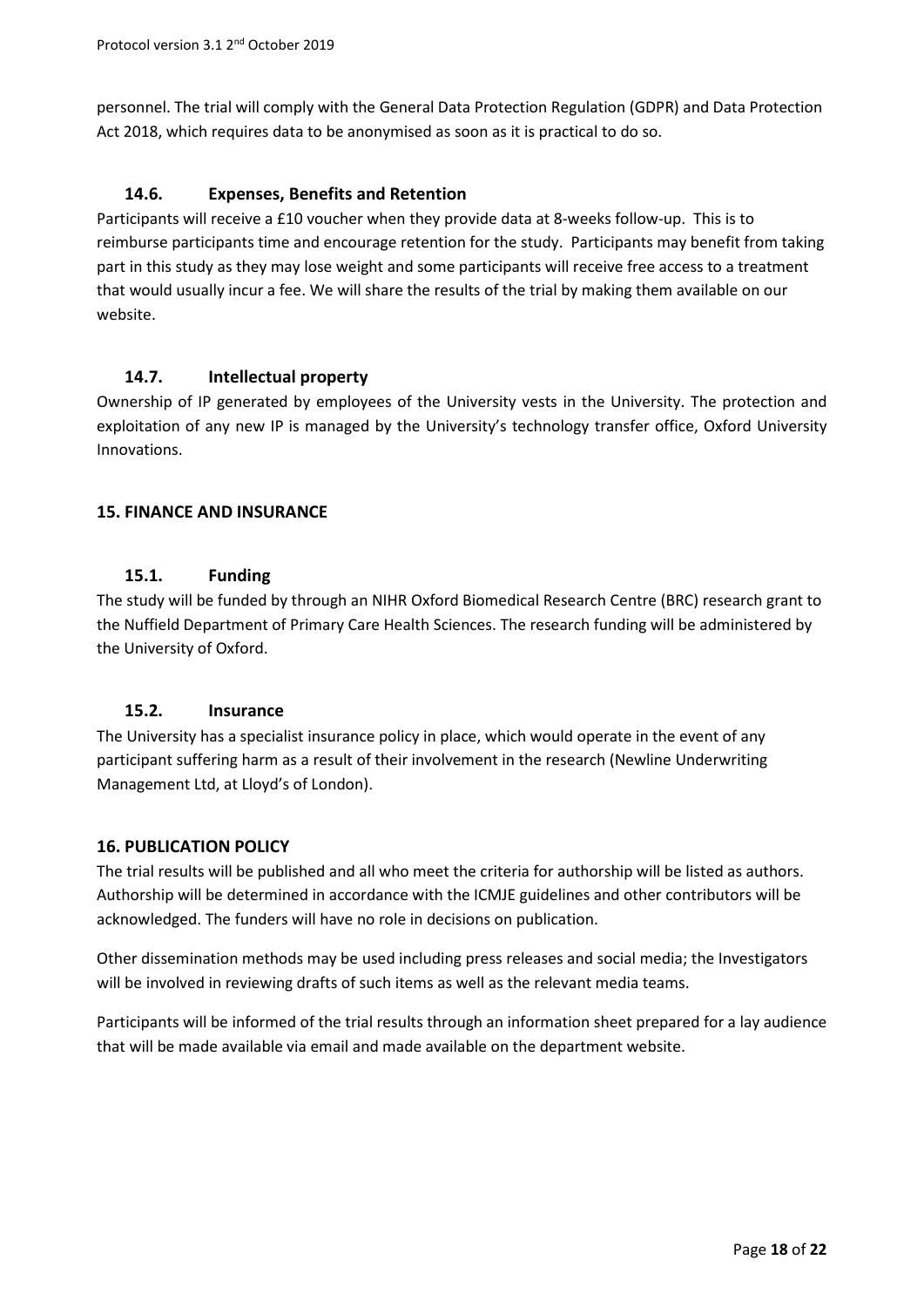## **17. REFERENCES**

1. Piernas C, Aveyard P, Jebb SA. Recent trends in weight loss attempts: repeated cross-sectional analyses from the health survey for England. Int J Obes (Lond). 2016.

2. Hartmann-Boyce J, Jebb SA, Fletcher BR, Aveyard P. Self-Help for Weight Loss in Overweight and Obese Adults: Systematic Review and Meta-Analysis. American Journal of Public Health. 2015;105(3):e43 e57.

3. Hartmann-Boyce J, Johns DJ, Jebb SA, Summerbell C, Aveyard P, Behavioural Weight Management Review G. Behavioural weight management programmes for adults assessed by trials conducted in everyday contexts: systematic review and meta-analysis. Obes Rev. 2014;15(11):920-32.

4. Astbury NM, Aveyard P, Nickless A, Hood K, Corfield K, Lowe R, et al. Doctor Referral of Overweight People to Low Energy total diet replacement Treatment (DROPLET): pragmatic randomised controlled trial. BMJ. 2018;362:k3760.

5. Jolly K, Lewis A, Beach J, Denley J, Adab P, Deeks JJ, et al. Comparison of range of commercial or primary care led weight reduction programmes with minimal intervention control for weight loss in obesity: lighten Up randomised controlled trial. BMJ. 2011;343:d6500.

6. Jolly K, Daley A, Adab P, Lewis A, Denley J, Beach J, et al. A randomised controlled trial to compare a range of commercial or primary care led weight reduction programmes with a minimal intervention control for weight loss in obesity: the Lighten Up trial. BMC public health. 2010;10:439.

7. Jebb SA, Ahern AL, Olson AD, Aston LM, Holzapfel C, Stoll J, et al. Primary care referral to a commercial provider for weight loss treatment versus standard care: a randomised controlled trial. Lancet. 2011;378(9801):1485-92.

8. Madigan C, Daley A, Roalfe A, Jolly K. What factors influence weight loss in participants of commercial weight loss programmes? Implications for health policy. Obesity Research and Clinical Practice. 2017.

9. Wieland LS, Falzon L, Sciamanna CN, Trudeau KJ, Brodney Folse S, Schwartz JE, et al. Interactive computer-based interventions for weight loss or weight maintenance in overweight or obese people. Cochrane Database of Systematic Reviews. 2012(8).

10. Hutchesson M, Rollo M, Krukowski R, Ells L, Harvey J, Morgan P, et al. eHealth interventions for the prevention and treatment of overweight and obesity in adults: a systematic review with meta-analysis. Obesity Reviews. 2015;16(5):376-92.

11. Schulz KF, Altman DG, Moher D. CONSORT 2010 statement: Updated guidelines for reporting parallel group randomised trials. J Pharmacol Pharmacother. 2010;1(2):100-7.

12. Unick JL, Hogan PE, Neiberg RH, Cheskin LJ, Dutton GR, Evans-Hudnall G, et al. Evaluation of early weight loss thresholds for identifying nonresponders to an intensive lifestyle intervention. Obesity (Silver Spring). 2014;22(7):1608-16.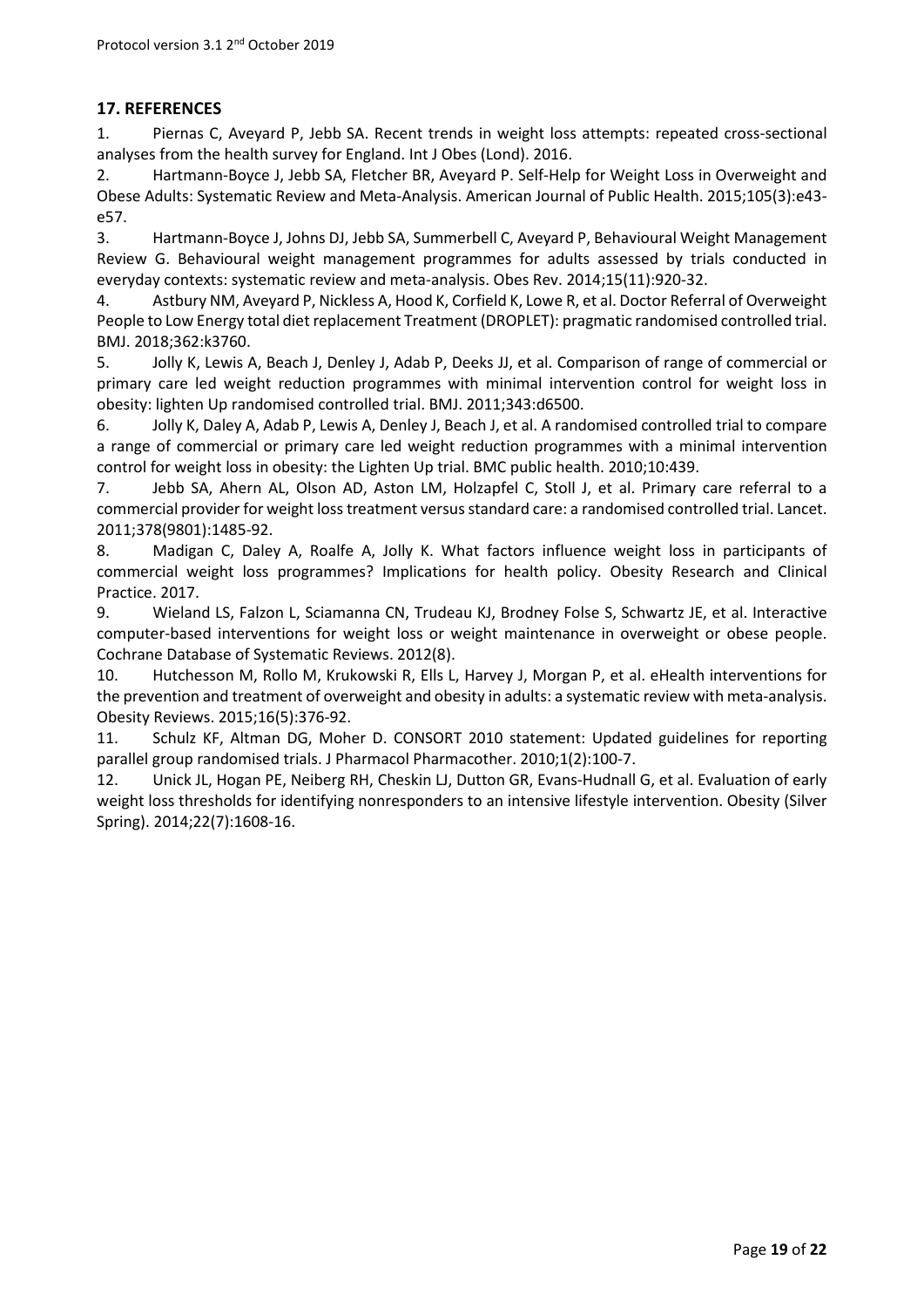| <b>Amendment</b> | Protocol       | Date issued | Author(s) of    | <b>Details of Changes made</b>                                                                                                                                                                                                                                                                                                                       |
|------------------|----------------|-------------|-----------------|------------------------------------------------------------------------------------------------------------------------------------------------------------------------------------------------------------------------------------------------------------------------------------------------------------------------------------------------------|
| No.              | <b>Version</b> |             | changes         |                                                                                                                                                                                                                                                                                                                                                      |
|                  | No.            |             |                 |                                                                                                                                                                                                                                                                                                                                                      |
| $\mathbf{1}$     | 2.0            | 10/06/19    | Michaela Noreik | Pg 12.8.1 Initial Eligibility<br>٠<br>Assessment and pg. 22 flow-<br>diagram: Participants will be<br>asked to provide four-digit access<br>code instead of the research<br>team creating it.<br>Pg. 22 flow-diagram: Group<br>allocation email will be sent by<br>the database.<br>Typing errors have been<br>corrected throughout the<br>document. |
| 2                | 3.0            | 25/07/19    | Michaela Noreik | Adjustment of recruitment target<br>after noticing error in calculation of<br>attrition rate.                                                                                                                                                                                                                                                        |
| 3                | 3.1            | 02/10/19    | Michaela Noreik | Change of statistician from Nerys<br>Astbury to Ly-Mee Yu. Addition of<br>trial registration number.                                                                                                                                                                                                                                                 |

## **18. APPENDIX A: AMENDMENT HISTORY**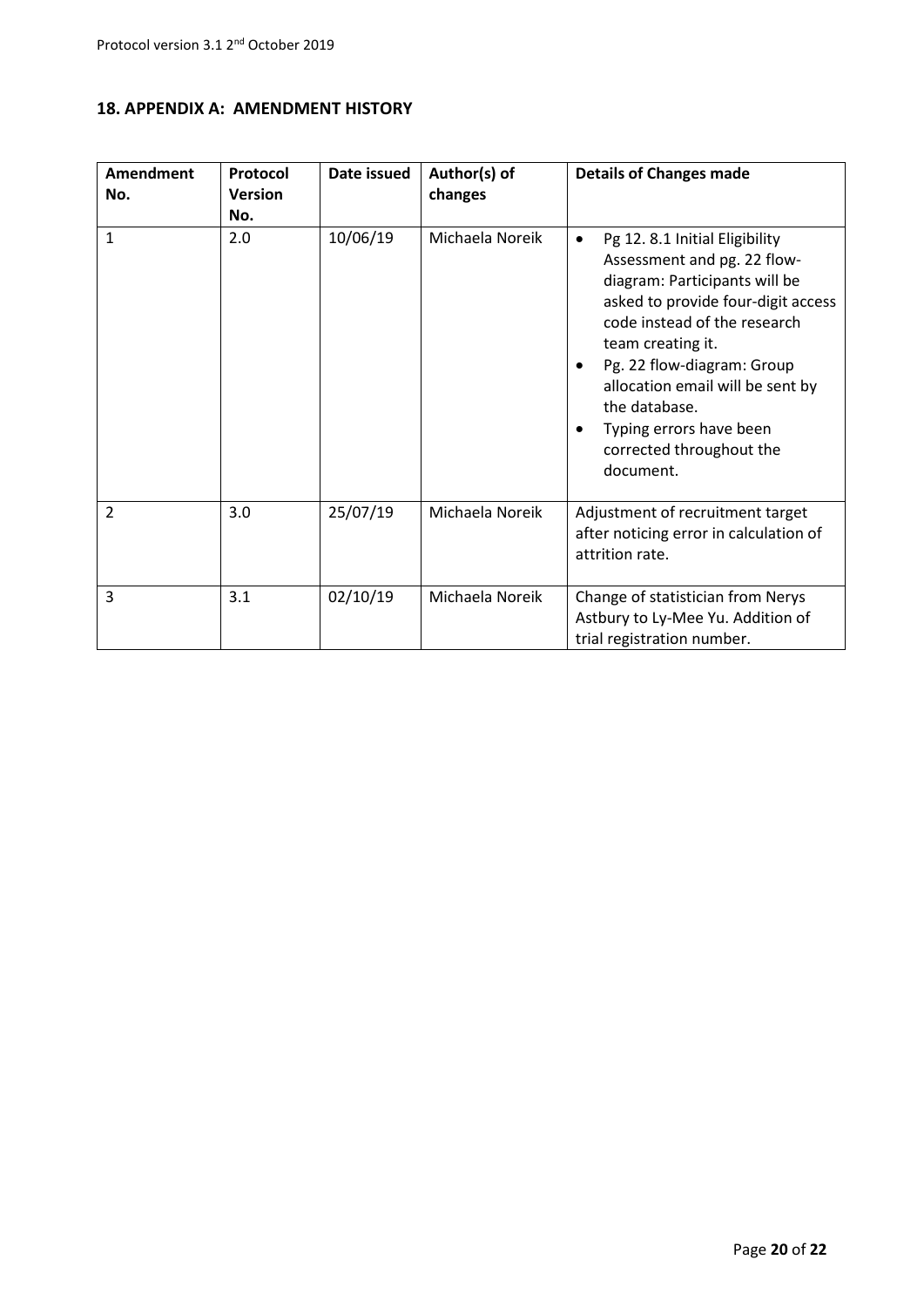## **19. APPENDIX B: GANTT CHART**

|                                            | <b>FEB 2019</b> | MAR | APR | MAY | $\sum_{n=1}^{\infty}$ | $\exists$ | AUG | SEP | OCT | NOV | DEC | JAN 2020 | FEB | MAR | APR | MAY |
|--------------------------------------------|-----------------|-----|-----|-----|-----------------------|-----------|-----|-----|-----|-----|-----|----------|-----|-----|-----|-----|
| Finalise<br>protocol                       |                 |     |     |     |                       |           |     |     |     |     |     |          |     |     |     |     |
| Finalise<br><b>IRAS</b><br>application     |                 |     |     |     |                       |           |     |     |     |     |     |          |     |     |     |     |
| Patient<br>facing<br>documents<br>complete |                 |     |     |     |                       |           |     |     |     |     |     |          |     |     |     |     |
| Review by<br><b>CTRG</b>                   |                 |     |     |     |                       |           |     |     |     |     |     |          |     |     |     |     |
| <b>HRA</b><br>submission                   |                 |     |     |     |                       |           |     |     |     |     |     |          |     |     |     |     |
| <b>HRA</b><br>approval                     |                 |     |     |     |                       |           |     |     |     |     |     |          |     |     |     |     |
| Advertising<br>study                       |                 |     |     |     |                       |           |     |     |     |     |     |          |     |     |     |     |
| Set up of<br>practices as<br><b>PICs</b>   |                 |     |     |     |                       |           |     |     |     |     |     |          |     |     |     |     |
| Recruitment                                |                 |     |     |     |                       |           |     |     |     |     |     |          |     |     |     |     |
| Follow-up                                  |                 |     |     |     |                       |           |     |     |     |     |     |          |     |     |     |     |
| Close of<br>study                          |                 |     |     |     |                       |           |     |     |     |     |     |          |     |     |     |     |
| Analyses                                   |                 |     |     |     |                       |           |     |     |     |     |     |          |     |     |     |     |
| Archiving                                  |                 |     |     |     |                       |           |     |     |     |     |     |          |     |     |     |     |
| Writing up                                 |                 |     |     |     |                       |           |     |     |     |     |     |          |     |     |     |     |